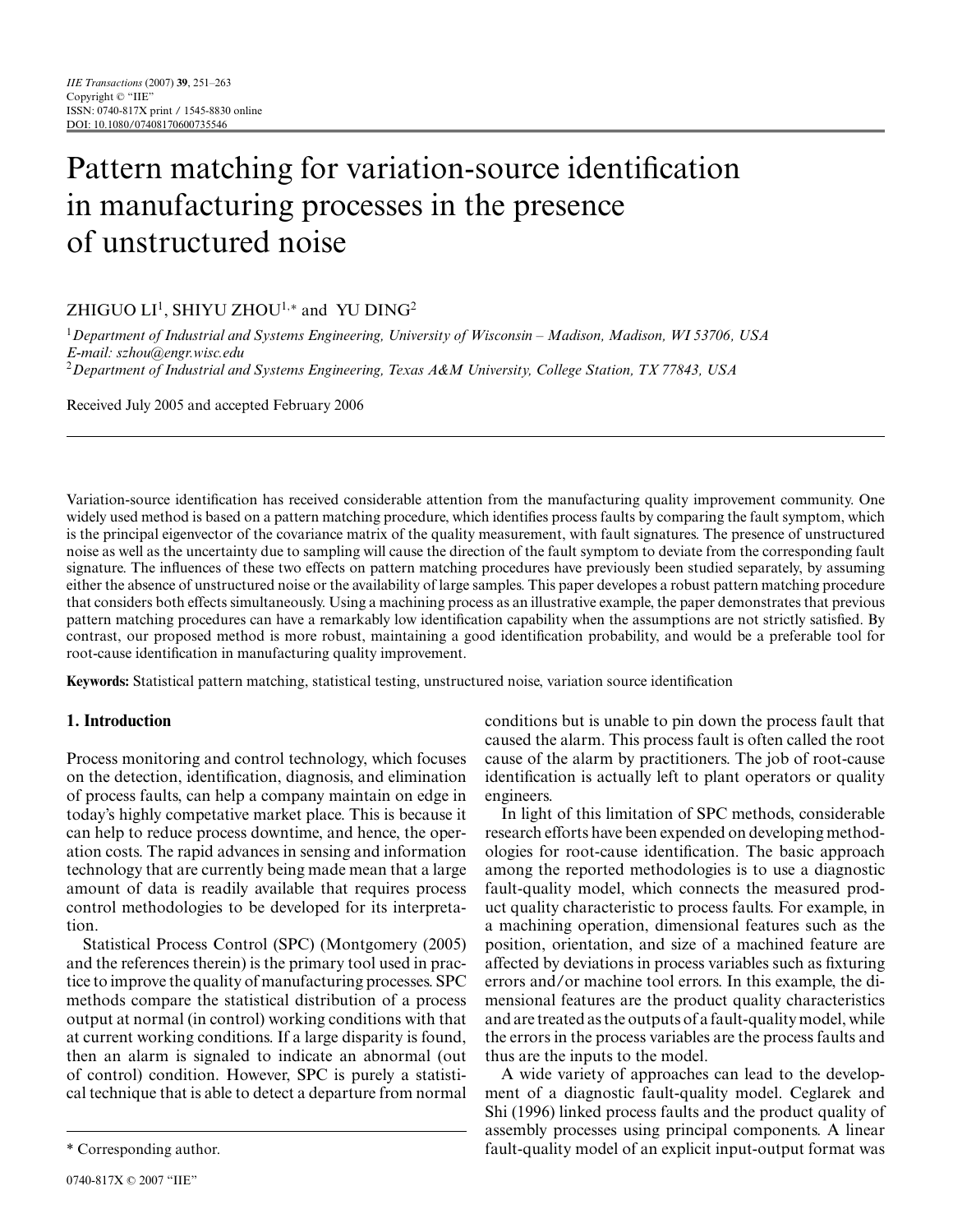presented for assembly processes by Apley and Shi (1998). Their work was extended to multistage assembly processes by Jin and Shi (1999) and Ding *et al*. (2002a). Djurdjanovic and Ni (2001) and Zhou *et al*. (2003b) developed a lineardeviation propagation model for multistage machining processes.

All of the above models were developed on the basis of governing physical laws in the corresponding processes. They bear the same linear-model structure because the process faults are assumed to be of a smaller magnitude as compared to nominal product dimensions. A linear faultquality model can be generally expressed as:

$$
y = Af + \varepsilon,\tag{1}
$$

where **y** is a  $n \times 1$  vector of product quality measurements, **A** is a  $n \times p$  constant system matrix determined by process/ product designs, **f** is a  $p \times 1$  random vector representing the process faults, and  $\varepsilon$  is a  $n \times 1$  random vector representing the influence of measurement noise, un-modeled faults, and high-order nonlinear terms. Without loss of generality, we can further assume that the columns of the **A** matrix are of unit length. This can be achieved through a simple scaling process. In this paper, we focus on variation-source identification. Therefore, the process fault vector **f** is modeled as a random vector to describe the variation errors, as opposed to a mean-shift type of error in the process. Since the mean of quality measurements can always be subtracted, it is also assumed that the means of **f** and *ε* are zero.

After the fault-quality model is established, either statistical estimation methods or pattern matching methods can be used to identify which process fault has occurred based on product quality measurements.

In estimation methods, the fault-quality model of equation (1) is treated as a linear mixed model. The variances of the process faults  $(\sigma_{f_1}^2, \ldots, \sigma_{f_p}^2)$  are the variance components to be estimated in this mixed model (Searle *et al*., 1992; McCulloch and Searle, 2001). Based on the mixed model, Apley and Shi (1998) and Chang and Gossard (1998) used ordinary least-squares to estimate the random input ˆ**f** and then calculate its variance as if ˆ**f** was directly measured. Zhou *et al*. (2004) used a maximum-likelihood estimator and also provided the confidence intervals of the estimated variance of **f**. Ding *et al*. (2005) compared different variance estimation methods and provided guidelines on method selection under different circumstances. Furthermore, Ding *et al*. (2002b) and Zhou *et al*. (2003a) performed diagnosability studies to identify the necessary conditions that need to be satisfied for an estimation method to be applicable.

Although based on the same fault-quality model, the pattern matching method is different from statistical estimation methods. The basic idea of the pattern matching technique is illustrated in Fig. 1. First, based on the faultquality model, we can obtain the signatures of potential faults. Then the pattern of an occurring fault is extracted from measured data. Finally, the occurring fault can be identified if there is a match between the patterns of the



**Fig. 1.** Outline of the pattern matching method.

fault symptom and the fault signature. In Equation (1), the column vectors of **A** determine how a specific process fault affects the product quality characteristics and thus they are the *fault signature vectors*. Principal Component Analysis (PCA) (Johnson and Wichern, 1998) is the major statistical tool used to extract the *fault symptom* from measured data in the pattern matching method.

Ceglarek and Shi (1996) developed a pattern matching method for fixture fault diagnosis in automotive body assembly processes. The fault signatures were defined based on design information on the assembled part under faulty fixture conditions. After that, the pattern matching technique was used to map the extracted fault symptoms from measured data through PCA to the predefined fault signatures. The authors assumed a structured noise (the covariance matrix of  $\varepsilon$ ,  $\Sigma$ <sub> $\varepsilon$ </sub>, is diagonal) and a large sample size (namely, the covariance matrix of measurements  $y$ ,  $\Sigma_y$ , is known). This method was extended by Rong *et al*. (2000) to the compliant beam structure assembly model by considering the sample properties of the principal eigenvector of  $\Sigma$ <sup>*y*</sup> but keeping the structured noise requirement. Ding *et al*. (2002a) studied the impact of an unstructured noise under the large sample condition. They used a state space model for multistage manufacturing processes and generated the fault signatures based on the model. A PCA-based methodology was adopted to identify the single variation source in the process.

The statistical estimation method and the pattern matching method have different strengths. From a practicability point of view, the pattern matching method is very intuitive and possesses a clear geometric interpretation, which may help practitioners to understand and eliminate the variation source. Thus, the pattern matching method is easy for practitioners to implement and execute as compared with statistical estimation methods. On the other hand, the statistical estimation method allows people to analyze the test performance analytically because the testing statistics are tractable. The available statistical estimation methods for variation-source identification assume that the covariance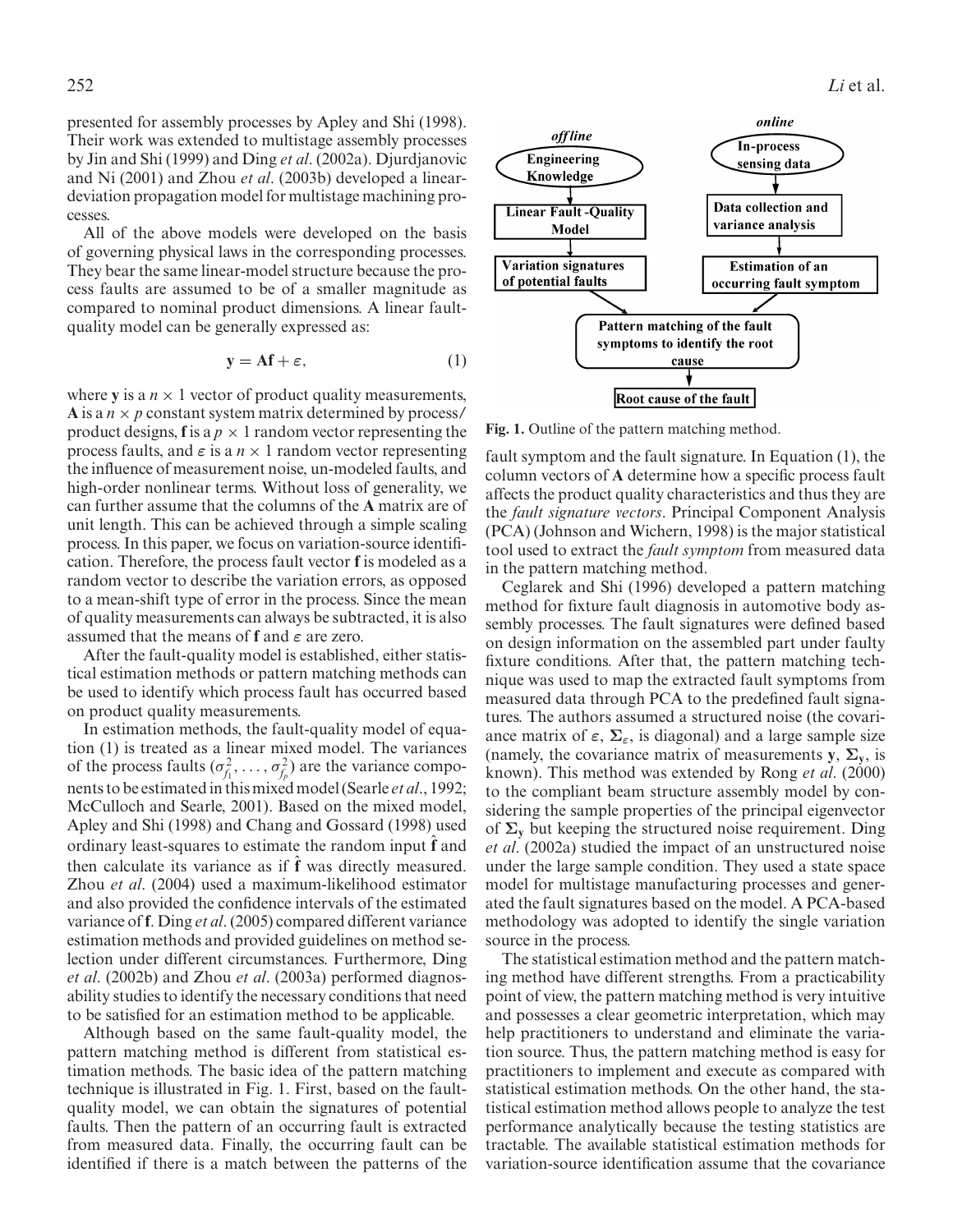matrix of the noise term  $\varepsilon$  is in the simple form  $\sigma_{\varepsilon}^2 I$ . Unstructured noise is not considered.

This paper focuses on an extension of the pattern matching technique by considering both unstructured noise and sample uncertainty in the matching. The proposed method is robust and maintains a good identification probability. Using a machining process as an illustrative example, the paper demonstrates that current pattern matching procedures can have a remarkably low identification probability when the assumptions are not strictly satisfied. By contrast, our proposed method is more robust, maintaining a much higher identification probability, and is a preferable tool for variation-source identification in manufacturing quality improvement.

This paper is organized as follows. In Section 2, we present a robust pattern matching procedure for fault diagnosis. Section 3 uses a case study to illustrate the effectiveness of the proposed technique. Finally, we conclude the paper in Section 4.

#### **2. Pattern matching techniques for root-cause identification**

#### **2.1.** *Problem formulation and assumptions*

The linear fault-quality model as defined in Equation (1) is adopted in this paper. Assuming that the process fault **f** is independent of system noise  $\varepsilon$ , we can obtain the following from Equation (1):

$$
\Sigma_{y} = A\Sigma_{f}A^{T} + \Sigma_{\varepsilon}, \qquad (2)
$$

where  $\Sigma_f$  and  $\Sigma_g$  are the covariance matrices of **f** and  $\varepsilon$ , respectively. Furthermore, it is usually assumed that process faults (i.e., the elements in **f**) are independent of one another, and hence,  $\Sigma_f$  is a diagonal matrix.

Without loss of generality, let us assume that the *i*th fault occurs and only a single diagonal element of  $\Sigma_f$ ,  $\sigma_i^2$ , is nonzero. Then, we have:

$$
\Sigma_{\mathbf{y}} = \sigma_i^2 \mathbf{a}_i \mathbf{a}_i^T + \Sigma_{\varepsilon}, \tag{3}
$$

where  $a_i$  is the *i*th column vector of **A**. If we multiply both sides of Equation (3) by  $\mathbf{a}_i$ , we have  $\sum_{y} \mathbf{a}_i = \sigma_i^2 (\mathbf{a}_i^T \mathbf{a}_i) \mathbf{a}_i + \sigma_i^2 (\mathbf{a}_i^T \mathbf{a}_i) \mathbf{a}_i$  $\Sigma_{\varepsilon} \mathbf{a}_i$ . If the components in  $\varepsilon$  are independent of one another and have the same variances, then  $\Sigma_{\varepsilon}$  will have the simple form  $\sigma_{\varepsilon}^2 I$ , where  $\sigma_{\varepsilon}^2$  is the variance of the noise and **I** is an identity matrix with appropriate dimension. Under these conditions, we have:

$$
\Sigma_{\mathbf{y}}\mathbf{a}_i = (\sigma_i^2(\mathbf{a}_i^T\mathbf{a}_i) + \sigma_\varepsilon^2)\mathbf{a}_i.
$$
 (4)

Since  $\sigma_i^2(\mathbf{a}_i^T \mathbf{a}_i) + \sigma_{\varepsilon}^2$  is a scalar,  $\mathbf{a}_i$  is apparently an eigenvector of  $\Sigma$ **v**.

The above analysis indicates that when the *i*th process fault occurs, the eigenvector associated with the largest eigenvalue of **Σy**, known as its *principal eigenvector*, should match the *i*th column vector of **A**. Thus, the principal eigenvector of  $\Sigma$ <sub>**y**</sub> is the *fault symptom* and will be used for rootcause identification in the pattern matching method.

Theoretically, fault signature  $a_i$  will exactly match the principal eigenvector of  $\Sigma$ <sub>y</sub> with a noise term where  $\Sigma$ <sub>*ε*</sub> = σ2 *<sup>ε</sup>* **I**. This type of noise term is called a *structured noise*, referring to its special covariance matrix structure. In reality, not every noise term can be assumed to have such a simple covariance structure. In the presence of unstructured noise, where  $\Sigma_{\varepsilon}$  is not in the form of  $\sigma_{\varepsilon}^2 I$ , the direction of a fault symptom will deviate from the corresponding fault signature. Another difficulty results from the fact that the population covariance matrix  $\Sigma$ <sup>*y*</sup> is never exactly known and will have to be estimated from the sample covariance matrix  $S_y$  of the measured data. When sampling from data, the principal eigenvector of  $S_\nu$  is a random vector, meaning that we will only know the sample of a fault symptom instead of its exact value.

As stated in the Introduction, the influences of these two effects on pattern matching procedures have previously been studied separately, by assuming either the absence of unstructured noise or the availability of large samples. Since these two assumptions cannot always hold in actual manufacturing processes, we will develop a robust pattern matching procedure by considering both the unstructured noise effect and the sampling effect together in this paper. We list our assumptions as follows:

- 1. The fault-quality relation can be adequately described by Equation (1) and the constant matrix **A** is known. The process faults and the system noises are assumed to be independent of one another.
- 2. The covariance of  $\varepsilon$  is in a general form as  $\Sigma_{\varepsilon}$ .  $\Sigma_{\varepsilon}$  may be unknown but the range of its eigenvalues is assumed known.
- 3. One fault occurs at a time, meaning that no multiple faults occur in the system simultaneously.

The rationale of assumption (2) is that *ε* is usually dominated by measurement noise, thus the range of the eigenvalues represents the range of sensor accuracy that can be obtained through the sensor vendor's specification. Even if *ε* comprises unmodeled faults and high-order nonlinear residuals, an offline calibration could provide information on the eigenvalue range of **Σ***ε*. Assumption (3) is not very restrictive because the probability of simultaneous multiple faults is small in many cases. Moreover, whenever a fault occurs, we need to identify and eliminate the fault rather than wait until another fault occurs.

#### **2.2.** *Robust Pattern Matching Technique*

As mentioned in Section 2.1, it is unrealistic to assume that  $\Sigma_{\varepsilon}$  is in the form of  $\sigma_{\varepsilon}^2 I$ , which can probably only closely represent the case where identical measurement devices are used to measure quality features. When different measurement devices are used, the variances of the different components in *ε* will be different. Moreover, the noise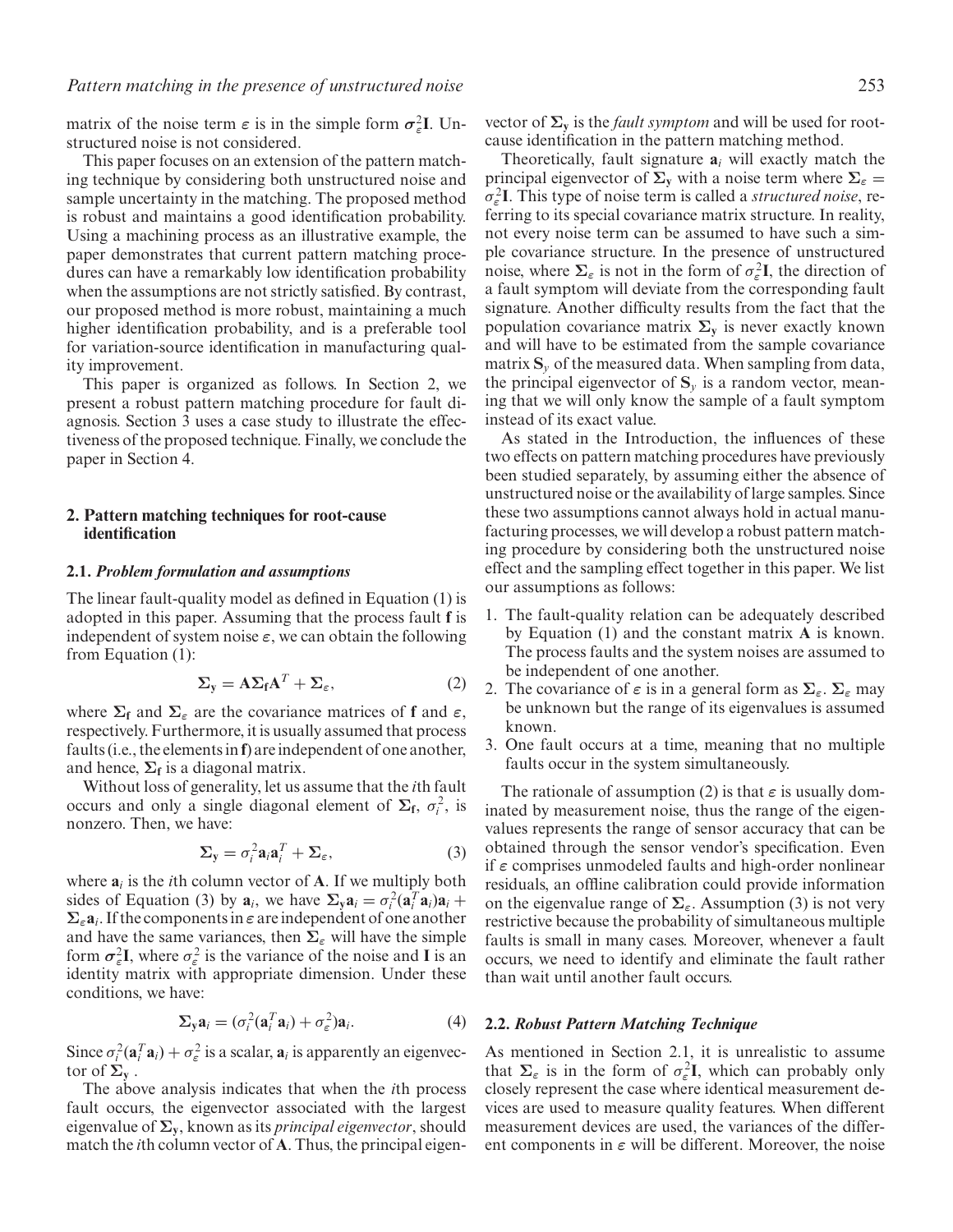

**Fig. 2.** The boundary for pattern matching of the columns of **A**.

term *ε* could comprise un-modeled faults and high-order nonlinear residuals, which are more likely to be correlated and makes a diagonal structure in **Σ***<sup>ε</sup>* even less likely. For this reason, it is more practical to study  $\Sigma_{\varepsilon}$  in a general structure.

In addition to disturbances due to unstructured noises, sampling uncertainty in **Sy** makes the sample principal eigenvector a random vector. Instead of checking if the sample principal eigenvector is equal to the theoretical fault signature in an exact and deterministic sense, we should establish a confidence boundary to see if they are equal in a statistical sense.

Figure 2 illustrates the joint effects of the aforementioned two kinds of uncertainty. Vector **a***<sup>i</sup>* is a column vector of **A**, which is the same as the principal eigenvector of **AΣfA***<sup>T</sup>* when the *i*th fault occurs. With the presence of an unstructured noise, the principal eigenvector of  $\Sigma$ <sub>**y**</sub>, denoted as  $\mathbf{v}_i^{(1)}$  (the subscript *i* means the *i*th fault occurs, while the superscript $^{(1)}$  represents that it is the principal eigenvector), is not the same as **a***i*. Instead, it will fall in a cone as shown in Fig. 2. The boundary of the cone can be represented by the angle  $\gamma_c$ . The sample principal eigenvector of  $\mathbf{S}_y$ , denoted as  $\mathbf{u}_s$ , will be different from  $\mathbf{v}_i^{(1)}$  due to sample uncertainty. The final boundary for **u**<sup>s</sup> can be illustrated by the dashed-line as shown in Fig. 2. If the sample principal eigenvector falls in the confidence boundary of a fault signature vector **a***i*, we can claim that the corresponding fault occurs. Note that Fig. 2 exaggerates the size of the region for the sake of illustration. When the sample size is large and the noise variance is small, the confidence range of **u**<sup>s</sup> is actually small.

#### 2.2.1. *Disturbance due to an unstructured noise*

In this part we focus on the perturbation of an unstructured noise on the eigenvectors of  $\Sigma$ <sub>**v**</sub>. When the *i*th fault occurs, the *principal* eigenvalue and eigenvector pair of  $\mathbf{A}\Sigma_f\mathbf{A}^T$ ,  $\Sigma_y$ , and  $S_y$  are  $\{\lambda_{f,i}^{(1)}, \mathbf{a}_i\}$ ,  $\{\lambda_{y,i}^{(1)}, \mathbf{v}_i^{(1)}\}$  and  $\{l_{y,i}^{(1)}, \mathbf{u}_s\}$ , respectively. With the presence of an unstructured noise the principal eigenvector  $(v_i^{(1)})$  of  $\Sigma$ <sub>y</sub> differs from  $a_i$  and the boundary of this difference is related to the additive noise covariance matrix **Σ***ε*.

A useful result regarding the perturbation boundary caused by an unstructured noise is given by Ding *et al*. (2002a): when only the *i*th fault occurs in the system (i.e.,

254 *Li* et al.

only  $\lambda_{f,i}^{(1)}$ , the *principal* eigenvalue of  $A\Sigma_fA^T$  is nonzero) and  $\|\mathbf{\Sigma}_{\varepsilon}\|_2 \leq \lambda_{\mathbf{f},i}^{(1)}/4$ , then:

$$
\text{dist}(\text{span}\{\mathbf{a}_i\},\text{span}\{\mathbf{v}_i^{(1)}\}) \leq \left(\frac{4}{\lambda_{\mathbf{f},i}^{(1)}}\sqrt{\lambda_{\max}^2(\boldsymbol{\Sigma}_{\varepsilon}) - \lambda_{\min}^2(\boldsymbol{\Sigma}_{\varepsilon})}\right),\tag{5}
$$

where  $\lambda_{\text{max}}(\Sigma_{\varepsilon})$  and  $\lambda_{\text{min}}(\Sigma_{\varepsilon})$  are the largest and the smallest eigenvalues of  $\Sigma_{\varepsilon}$ , and dist(span{ $\mathbf{a}_i$ }, span{ $\mathbf{v}_i^{(1)}$ }) is the *distance* (Golub and Van Loan, 1996) between the space spanned by  $\mathbf{a}_i$  and  $\mathbf{v}_i^{(1)}$  respectively. The condition  $\|\mathbf{\Sigma}_{\varepsilon}\|_2 \leq$  $\lambda_{f,i}^{(1)}/4$  means that the largest variance of the noise term is four times smaller than the variance of the process fault, which is not restrictive in practice.

Since  $\mathbf{a}_i$ ,  $\mathbf{v}_i^{(1)}$  are two unit vectors (in the sense of its 2-norm) in  $R^n$ , the distance between two subspaces of span $\{\mathbf{a}_i\}$ , span $\{\mathbf{v}_i^{(1)}\}$  is equal to the sine of the angle  $(\Delta \theta)$  between  $\mathbf{a}_i$  and  $\mathbf{v}_i^{(1)}$ . That is,  $\sin(\Delta \theta) = \text{dist}(\text{span}\{\mathbf{a}_i\},\)$  $\text{span}\{v_i^{(1)}\}\)$  (The proof of this result can be found in the Appendix). Now we have the following result:

$$
\Delta \theta \le \sin^{-1} \left( \frac{4}{\lambda_{\mathbf{f},i}^{(1)}} \sqrt{\lambda_{\max}^2(\boldsymbol{\Sigma}_{\varepsilon}) - \lambda_{\min}^2(\boldsymbol{\Sigma}_{\varepsilon})} \right) = \gamma_{\mathbf{c}}.
$$
 (6)

Obviously the angle between  $\mathbf{a}_i$  and  $\mathbf{v}_i^{(1)}$  can be calculated by using  $cos(\Delta\theta) = \mathbf{v}_i^{(1)T} \mathbf{a}_i$ . Its boundary will be denoted by:

$$
\gamma_{\text{c}}=\sin^{-1}\bigg(\frac{4}{\lambda_{\mathbf{f},i}^{(1)}}\sqrt{\lambda_{\max}^2(\boldsymbol{\Sigma}_{\varepsilon})-\lambda_{\min}^2(\boldsymbol{\Sigma}_{\varepsilon})}\bigg),
$$

hereafter. The above result indicates that the difference between  $\mathbf{a}_i$  and  $\mathbf{v}_i^{(1)}$ , represented by the angle  $\Delta\theta$  between them (as shown in Fig. 2), is determined by the eigenvalue of  $\mathbf{A}\Sigma_f\mathbf{A}^T$  and the extreme eigenvalues of  $(\Sigma_\varepsilon)$ . We would also like to point out that the boundary specified by Equation (6) is a worst-case boundary.

Inequality (6) suggests that the perturbation boundary between  $\mathbf{a}_i$  and  $\mathbf{v}_i^{(1)}$  depends  $\operatorname{on}_{i} \lambda_{\mathbf{f},i}^{(1)}/\lambda_{\max}(\mathbf{\Sigma}_{\varepsilon})$  and  $\lambda_{\max}(\Sigma_{\varepsilon})/\lambda_{\min}(\Sigma_{\varepsilon})$ . The value of  $\lambda_{f,i}^{(1)}/\lambda_{\max}^{(1)}(\Sigma_{\varepsilon})$  can be somewhat regarded as the signal-to-noise ratio, while  $\lambda_{\text{max}}(\Sigma_{\varepsilon})/\lambda_{\text{min}}(\Sigma_{\varepsilon})$  indicates the imbalance in accuracy associated with different measurement devices. With an increase in signal-to-noise ratio, the perturbation boundary will get smaller. For instance, if  $\lambda_{\text{max}}(\Sigma_{\varepsilon}) = 0.030$ ,  $\lambda_{f,i}^{(1)}/\lambda_{\max}(\Sigma_{\varepsilon})$  is 10, and  $\lambda_{\max}(\Sigma_{\varepsilon})/\lambda_{\min}(\Sigma_{\varepsilon})$  is around ten, the perturbation boundary (i.e., the angle) will be around 20°. However, if  $\lambda_{f,i}^{(1)}/\lambda_{max}(\Sigma_{\varepsilon})$  is around 50, meaning the fault magnitude is five times larger than before, the perturbation angle will reduce to 5◦ or so. On the other hand, with a higher imbalance among eigenvalues of **Σ***ε*, the perturbation boundary will become larger. In the case that all eigenvalues of **Σ***<sup>ε</sup>* are the same, there will be no perturbation on  $\mathbf{v}_i^{(1)}$ .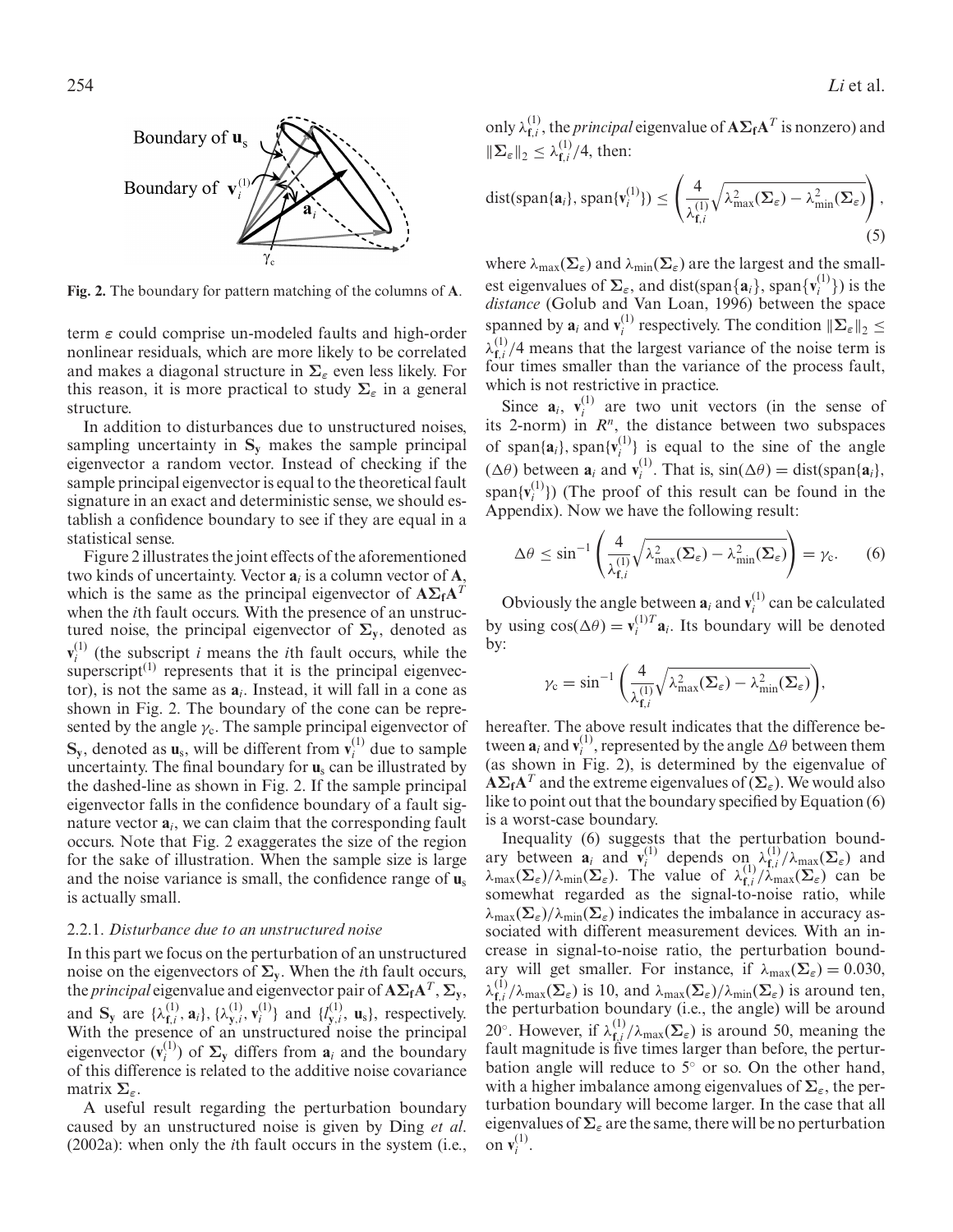#### 2.2.2. *Disturbance due to sampling uncertainty*

This section presents a testing procedure for the principal eigenvector of a sample covariance matrix. We use the same notation as before that  $\mathbf{u}_s$  and  $\mathbf{v}_i^{(1)}$  are the principal eigenvector of  $S_y$  and  $\Sigma_y$ , respectively, when the *i*th fault occurs in the system. According to Murihead (1982), if  $\lambda_{yi}^{1}$  is a distinct eigenvalue (which is true in our case when a single fault occurs) and **y** follows a normal distribution, then  $(N-1)^{1/2}$ ( $\mathbf{u}_s - \mathbf{v}_i^{(1)}$ ) asymptotically follows a *n*-variate normal distribution *N*(**0**,**Γ**), where:

$$
\Gamma = \lambda_{y,i}^{(1)} \sum_{j=2}^{n} \frac{\lambda_{y,i}^{(j)}}{(\lambda_{y,i}^{(1)} - \lambda_{y,i}^{(j)})^2} \mathbf{v}_i^{(j)} \mathbf{v}_i^{(j)T},
$$
(7)

*N* is the sample size, and *n* is the dimension of measurement in Equation (1). Apparently, due to the sampling uncertainty, different realizations of **u**<sup>s</sup> will generate a hyperdimensional ellipsoid centered around the corresponding vector  $\mathbf{v}_i^{(1)}$ . Following the above result, we know the limit- $\text{img distribution of } W_i \equiv (N-1)(v_i^{(1)} - u_s)^T (l_{y,i}^{(1)} S_y^{-1} - 2I +$  $1/l_{y,i}^{(1)}\mathbf{S}_y)(\mathbf{v}_i^{(1)} - \mathbf{u}_s)$  is  $\chi_{n-1}^2$  (Murihead, 1982).

Given one fault occurring in the system, from the measurements **y** we can get the fault symptom vector **u**s, which is the principal eigenvector of  $S_\nu$ . The objective of variationsource identification is to find out which one of *p* potential faults, represented by the *p* column vectors of **A**, occurred in the system based on the value of **u**s. To reach this goal, a series of asymptotic hypothesis tests can be formulated as follows. If we denote  $v_s$  as the principal eigenvector of the population covariance matrix of the current quality measurements and  $\mathbf{v}_k^{(1)}$  as the principal eigenvector of  $\Sigma$ <sub>y</sub> when the *k*th fault occurs in the process, then for  $k = 1, 2, \ldots, p$ , we can formulate the test as:

$$
H_0: \mathbf{v}_s = \mathbf{v}_k^{(1)},
$$
  

$$
H_1: \mathbf{v}_s \neq \mathbf{v}_k^{(1)}.
$$

The testing statistic can be developed as follows based on Equation (7):

$$
W_k \equiv (N-1) \left( \mathbf{v}_k^{(1)} - \mathbf{u}_s \right)^T \left( I_{\mathbf{y},k}^{(1)} \mathbf{S}_{\mathbf{y}}^{-1} - 2\mathbf{I} + \frac{1}{I_{\mathbf{y},k}^{(1)}} \mathbf{S}_{\mathbf{y}} \right) \left( \mathbf{v}_k^{(1)} - \mathbf{u}_s \right).
$$
\n(8)

As indicated above, it is known that  $W_k$  asymptotically follows the distribution of  $\chi_{n-1}^2$  under the null hypothesis. If  $W_k > \chi^2_{n-1}(\alpha)$ , where  $\chi^2_{n-1}(\alpha)$  is the upper 100 $\alpha$ % point of the  $\chi^2_{n-1}$  distribution, we reject the null hypothesis, meaning that  $\mathbf{v}_k^{(1)}$  is not the principal eigenvector of the current  $\Sigma_y$ . Otherwise, we accept the null hypothesis, meaning that  $\mathbf{v}_k^{(1)}$ *k* is the principal eigenvector of the current  $\Sigma$ <sub>*v*</sub>, and thus, we know that the *k*th fault occurred in the system.

A difficulty in conducting this test is that the values of  $\mathbf{v}_k^{(1)}, k = 1, 2, \ldots, p$ , are unknown. A robust matching procedure is developed in the next section to deal with this difficulty.

 $\mathbf{u}_\text{c}$ a. Boundary due Boundary due to noise to noise  $\overline{a}$ 

**Fig. 3.** The method to identify the boundary of  $\mathbf{v}_i^{(1)}$ .

#### 2.2.3. *A robust pattern matching procedure*

A robust pattern matching procedure that considers the effects of noise perturbation and also sampling uncertainty is developed in this section. Consider two faults, represented by  $\mathbf{a}_i$  and  $\mathbf{a}_j$ , in Fig. 3. Vectors  $\mathbf{a}_i$  and  $\mathbf{a}_j$  are the fault signature vectors from matrix **A**. Due to the perturbation of unstructured noises, there are two cones centered around  $a_i$  and  $a_j$ , respectively, within which the eigenvectors of  $\Sigma$ **y**,  $\mathbf{v}_i^{(1)}$  and  $\mathbf{v}_j^{(1)}$ , will fall. Once measurement data are collected, the fault symptom vector **u**s, the principal eigenvector, can be calculated from **S**y.

We want to identify which fault occurs exactly. There are two cases: (i) when **u**<sup>s</sup> falls into either one of the two cones; and (ii) when **u**<sup>s</sup> falls outside both cones. For the first, because **u**<sup>s</sup> falls within the confidence boundary of the population covariance matrices, it means that the corresponding fault occurs. The decision rule is then simple and is the same as if there is no sampling uncertainty, namely, we can immediately claim that a fault represented by either  $a_i$  or  $a_j$ , whichever is applicable, occurs. For the second case, we need to further calculate a test statistic similar to that in Equation (8) to decide which fault has occurred.

However, due to the perturbation from unstructured noise  $\varepsilon$ , we do not know the precise position of  $\mathbf{v}_k^{(1)}$ ,  $k =$  $1, 2, \ldots, p$ . Instead we only know the worst-case boundary, within which  $v_k^{(1)}$  falls. One straightforward approach would be using the worst-case boundary as the position of  $\mathbf{v}_k^{(1)}$ . However, a simple numerical study shows that the test statistic in Equation (8) using a worst case  $v_k^{(1)}$  (i.e., using the value on the worst-case boundary) often yields a very large  $W_k$  value so that the null hypothesis that  $\mathbf{v}_k^{(1)}$  is the principal eigenvector of  $\Sigma$ <sup>*y*</sup> is always rejected and a high misidentification rate results.

In order to reduce the misidentification rate, we adopt a different approach to locate  $\mathbf{v}_k^{(1)}$  for testing Equation (8). Instead of using a boundary vector, we try to find a vector located within the hyper-dimensional cone (including the boundary) that can minimize the  $W_k$  value. Then this vector is substituted into Equation (8) as  $\mathbf{v}_k^{(1)}$  to calculate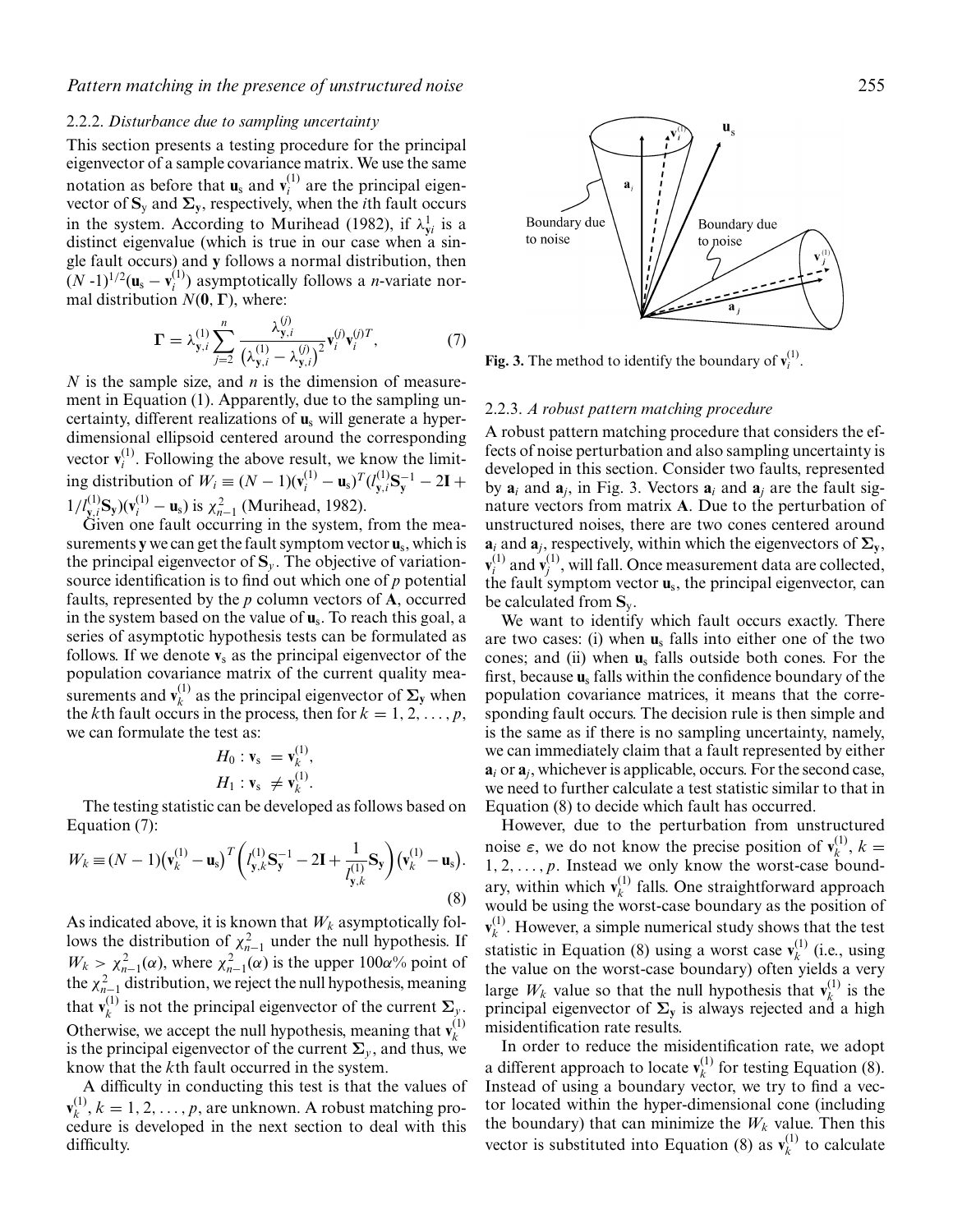*W*<sup>∗</sup><sub>*k*</sub>. A typical nonlinear programming problem to find an appropriate  $\mathbf{v}_k^{(1)}$  can be formulated as follows:

$$
\begin{aligned}\n\text{Objective:} \quad & W_k^* \equiv \min_{\mathbf{v}_k^{(1)}} (N-1) \big(\mathbf{v}_k^{(1)} - \mathbf{u}_s\big)^T \\
& \qquad \qquad \left(I_{\mathbf{y},k}^{(1)} \mathbf{S}_\mathbf{y}^{-1} - 2\mathbf{I} + \frac{1}{I_{\mathbf{y},k}^{(1)}} \mathbf{S}_\mathbf{y}\right) \big(\mathbf{v}_k^{(1)} - \mathbf{u}_s\big), \\
\text{Constraints:} \quad & \mathbf{v}_k^{(1)T} \mathbf{v}_k^{(1)} = 1 \\
& \qquad \Delta \theta_k = \cos^{-1} \big(\mathbf{v}_k^{(1)T} \mathbf{a}_k\big) \le \gamma_c\n\end{aligned}
$$

In the above formulation, the objective function is to find a vector  $\mathbf{v}_k^{(1)}$  that minimizes  $W_k$ , while satisfying a set of constraints. The constraints mean that  $\mathbf{v}_{i,k}^{(1)}$  should remain as a unit vector and the angle between  $\mathbf{v}_k^{(1)^k}$  and  $\mathbf{a}_k$  should be smaller than the worst-case boundary range  $\gamma_c$ .

Based on the Kuhn-Tucker conditions (Taha, 1992), we can convert the inequality constraint into an equality constraint and calculate the solution of  $\mathbf{v}_k^{(1)}$ . In our numerical study, we use the fmincon function in the Matlab software to solve this nonlinear programming problem. After finding the optimal  $\mathbf{v}_k^{(1)}$ , the final step is to calculate the value of  $W_k^*$  and compare this value with the upper 100 $\alpha$ % point of the  $\chi^2_{n-1}$  distribution.

Our decision rule using the above optimized  $\mathbf{v}_k^{(1)}$  and  $W^*_{k}$  follows what is previously stated: if the  $W^*_{k}$  is not greater than the critical value, we claim that the corresponding fault occurs, otherwise we claim this fault does not occur. This conclusion is conservative in terms of fault identification. Because the vector that minimizes the  $W_k^*$  statistic might not be the true  $\mathbf{v}_k^{(1)}$ , we are more inclined to conclude that a fault is indeed occurring. Subsequent investigations are still needed to verify the conclusion. From our experiences, we find that plant engineers and management welcome this conservation. They would prefer a small misidentification rate and are very cautious about any potential signs of significant process faults because of the very high warranty cost associated with quality problems.

Under some conditions, for example, when the angle between two signature vectors  $a_i$  and  $a_j$  is quite small, our decision rule may lead to the conclusion that both of these two faults occurred. This problem of "fault isolation," i.e., how to distinguish among two or more faults, is of considerable interest and the isolation condition under which all faults are uniquely identifiable worth further investigation.

After identifying the *i*th process fault, we can further estimate the variance magnitude of the fault. We have (Golub and Van Loan, 1996):

$$
\lambda_{\mathbf{f},i}^{(1)} + \lambda_{\min}(\mathbf{\Sigma}_{\varepsilon}) \leq \lambda_{\mathbf{y},i}^{(1)} \leq \lambda_{\mathbf{f},i}^{(1)} + \lambda_{\max}(\mathbf{\Sigma}_{\varepsilon}). \tag{9}
$$

Based on Equation (9), we can get the range of eigenvalue of  $A\Sigma_fA^T$  as follows:

$$
\lambda_{\mathbf{y},i}^{(1)} - \lambda_{\max}(\mathbf{\Sigma}_{\varepsilon}) \leq \lambda_{\mathbf{f},i}^{(1)} \leq \lambda_{\mathbf{y},i}^{(1)} - \lambda_{\min}(\mathbf{\Sigma}_{\varepsilon}). \tag{10}
$$

From Equation (4), we know that  $\sigma_i^2(\mathbf{a}_i^T \mathbf{a}_i)$  is the eigenvalue of **AΣfA***<sup>T</sup>* corresponding to the process fault. Substituting  $\lambda_{\mathbf{f},i} = \sigma_i^2(\mathbf{a}_i^T \mathbf{a}_i)$  into Equation (10) and using the average of the upper and lower bounds in Equation (10) as an approximation for  $\sigma_i^2$ , we then estimate the variation magnitude of a fault as:

$$
\sigma_i^2 \approx \frac{1}{2(\mathbf{a}_i^T \mathbf{a}_i)} \{ \left[ l_{\mathbf{y},i}^{(1)} - \lambda_{\min}(\mathbf{\Sigma}_{\varepsilon}) \right] + \left[ l_{\mathbf{y},i}^{(1)} - \lambda_{\max}(\mathbf{\Sigma}_{\varepsilon}) \right] \}, (11)
$$

where  $\lambda_{y,i}^{(1)}$  is substituted by its sample version  $l_{y,i}^{(1)}$ . Apparently, if the variance of the noise is relatively small as compared to that of a process fault, which is usually the case, the approximation error will be small. The reason for this is that when the largest and smallest eigenvalues of  $\Sigma$ <sup>*y*</sup> become smaller, so does the range stated in Equation (10).

To summarize, the proposed pattern matching procedure is listed as follows.

- *Step 1.* A fault-quality model  $y = Af + \varepsilon$  is developed. Based on the model, fault signature vectors  $a_k$ ,  $k = 1, \ldots, p$ , are obtained from the columns of **A**.
- *Step 2.* The multivariate measurements **y** of the product quality features are obtained during production. The sample size is *N* and the dimension of the measurements is *n*.
- *Step 3.* Based on **y**, calculate the sample covariance matrix **Sy** and its principal eigenvector **u**<sup>s</sup> using PCA.
- *Step 4.* Estimate  $\lambda_{\max}(\Sigma_{\varepsilon})$  and  $\lambda_{\min}(\Sigma_{\varepsilon})$  from an analysis of the accuracy specification of the measurement system. Based on Equation (6), we can calculate  $\gamma_c$ . Here we often need to substitute  $\lambda_{f,i}^{(1)}$  with the tolerance specification of the corresponding process variable if the precise value of  $\lambda_{f,i}^{(1)}$  is not yet known. Then, we calculate the angles  $\Delta \theta_k$  between  $a_k$  and  $\mathbf{u}_s$ ,  $k = 1 \dots, p$ . If all of the angles are larger than  $\gamma_c$ , go to next step, otherwise go to Step 6.
- *Step 5.* Select a significance level  $\alpha \times 100\%$ . For the nonlinear programming problem, we find the optimal value of  $\mathbf{v}_k^{(1)}$ ,  $k = 1 \dots, p$ , and calculate the value of  $W_k^*, k = 1 \ldots, p$ . If all the values are larger than  $\chi_{n-1}^2(\alpha)$ , we can claim that none of the known faults occurs, otherwise go to next step.
- *Step 6.* If  $\Delta \theta_k \leq \gamma_c$  or  $W_k^* \leq \chi_{n-1}^2(\alpha)$ , we can claim that the *k*th fault, represented by the *k*th column of matrix **A**, occurs. After that, the variation magnitude of the fault can be calculated using Equation (11). If all  $W_k^*$ ,  $k = 1 \dots, p$ , are larger than  $\chi^2_{n-1}(\alpha)$ , then we claim that none of the known faults occur.

## **3. Case study**

#### **3.1.** *Introduction to the experimental machining process*

The manufacturing process considered here is a three-stage machining process. The product is a V-6 automotive engine head. Its key features are shown in Fig. 4.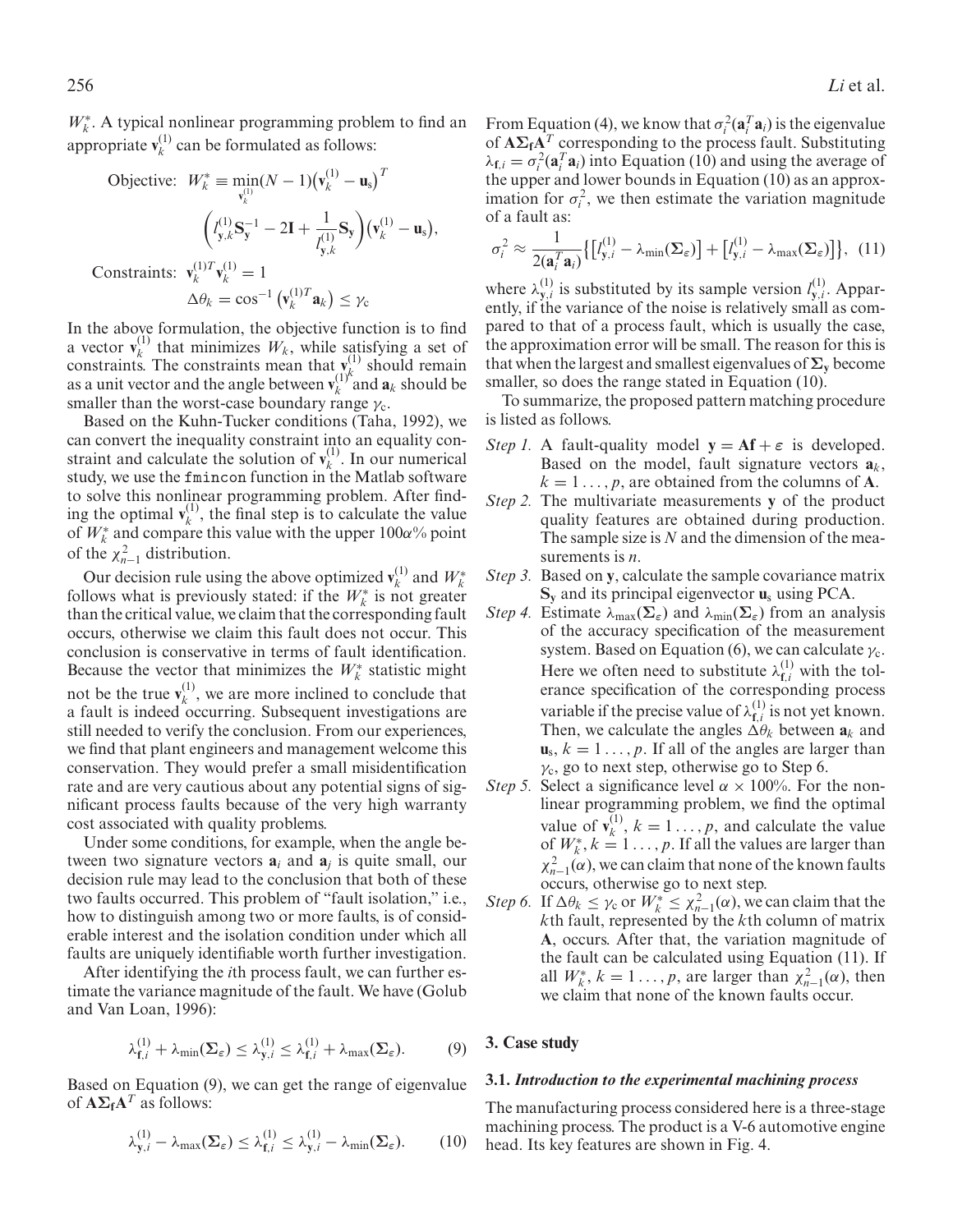

**Fig. 4.** The final product and its key features: (a) the joint face of the engine head; and (b) the cover face of the engine head.

The key features include the cover face, joint face, datum locating holes (H101 and H104 in Fig. 4), the slot on the cover face, and extra holes on the cover and joint face (H101–H108, H451–H458, S1–S12 in Fig. 4). Besides these features,  $X_1, X_2, X_3, Y_1, Y_2, Z$  are the initial locating points on the raw casting workpiece. They are used as datum for the initial cutting. Each operation and corresponding datum setup is shown in Fig. 5.

In this process, the key dimensions of the engine head are measured on a Coordinate Measurement Machine (CMM). A total of 15 (or 16) points on the joint (or cover) face are measured to determine the quality of the machining operation. These measurement points are evenly distributed on the two surfaces. Therefore, **y** will be a  $31 \times 1$  vector (i.e.,  $n = 31$ , consisting of the deviations at 15 points on the cover face and 16 points on the joint face.

tified as the locating pin position errors of the first and the second stages of the process. The variation source is then a  $6 \times 1$  vector (i.e.,  $p = 6$ ), where the first three elements correspond to three pins at the first stage and the last three elements correspond to the three pins at the second stage.

A fault-quality model ( $\mathbf{y} = \mathbf{A}_{\text{m}} \mathbf{f}_{\text{m}} + \varepsilon$ ) bearing the same linear structure as Equation (1) can be established from a sophisticated kinematic analysis (please refer to Zhou *et al*. (2003b) for details). The coefficient matrix  $A_m$  of this specific process is given as:

$$
\mathbf{A}_{\mathrm{m}} = \begin{bmatrix} \mathbf{A}_{1} \\ \mathbf{A}_{2} \end{bmatrix},\tag{12}
$$

where  $A_1 = [A_{11} \ 0], A_2 = [0 \ A_{22}],$  and

|  |  |  |  |  |  | $\begin{bmatrix} -0.5402 & -0.6455 & -0.2664 & 0.0683 & 0.5158 & 0.8555 & 0.9902 & 1.1863 & 1.3106 & 1.0177 & 0.6394 & 0.3403 & 0.0530 & -0.0820 & -0.2776 \end{bmatrix}^T$                                                       |  |  |
|--|--|--|--|--|--|-----------------------------------------------------------------------------------------------------------------------------------------------------------------------------------------------------------------------------------|--|--|
|  |  |  |  |  |  | $A_{11} =$ 0.9690 0.5991 0.2203 -0.1140 -0.5612 -0.9005 -0.7058 -0.4225 -0.2428 0.1052 0.4597 0.7585 1.0455 0.8192 0.5367                                                                                                         |  |  |
|  |  |  |  |  |  | $0.5711$ $1.0464$ $1.0461$ $1.0458$ $1.0453$ $1.0450$ $0.7156$ $0.2362 -0.0678 -0.1229 -0.0991 -0.0988 -0.0985$ $0.2628$ $0.7409$                                                                                                 |  |  |
|  |  |  |  |  |  | $\begin{bmatrix} -0.6349 & -0.4590 & -0.0332 & 0.2510 & 0.6955 & 1.0215 & 1.1372 & 1.1155 & 0.9048 & 0.6472 & 0.5864 & 0.3875 & 0.0777 & -0.1490 & -0.4063 & 0.0776 \end{bmatrix}^T$                                              |  |  |
|  |  |  |  |  |  | $A_{22} =$ 0.9602 0.6817 0.2556 -0.0288 -0.4736 -0.5857 -0.5031 -0.3477 -0.1368 0.1210 -0.0142 0.3998 0.7098 0.9368 0.9339 0.4496                                                                                                 |  |  |
|  |  |  |  |  |  | $0.6747 \quad 0.7773 \quad 0.7776 \quad 0.7778 \quad 0.7781 \quad 0.5641 \quad 0.3659 \quad 0.2322 \quad 0.2320 \quad 0.2318 \quad 0.4279 \quad 0.2127 \quad 0.2124 \quad 0.2123 \quad 0.4725 \quad 0.4728 \quad \rule{0pt}{0pt}$ |  |  |

Based on the CMM measurements of these features from the machining operations, potential process faults are iden-



**Fig. 5.** The operation sequence.

Please note that the lengths of the columns in the coefficient matrix are not one in Equation (12). However, a simple scaling yields  $y = A_m f_m + \varepsilon$  $(A_m L^{-1})(Lf_m) + \varepsilon = Af + \varepsilon$ , where  $A = A_m L^{-1}$ ,  $f = Lf_m$ ,  $L = diag(L_1, L_2, L_3, L_4, L_5, L_6)$ , and  $L_i$  is the length of the *i*th column of matrix  $A_m$  ( $i = 1, 2, ..., 6$ ), and thus the length of each column of **A** is one. In this way, we can treat **Lf**<sup>m</sup> as the standardized variation source **f**. The six column vectors of **A** are the signature vectors of the six potential faults.

In this example, the noise  $\varepsilon$  is dominated by errors associ-ated with the measurement device. Since the orientations of a CMM probe are different when it is used to measure either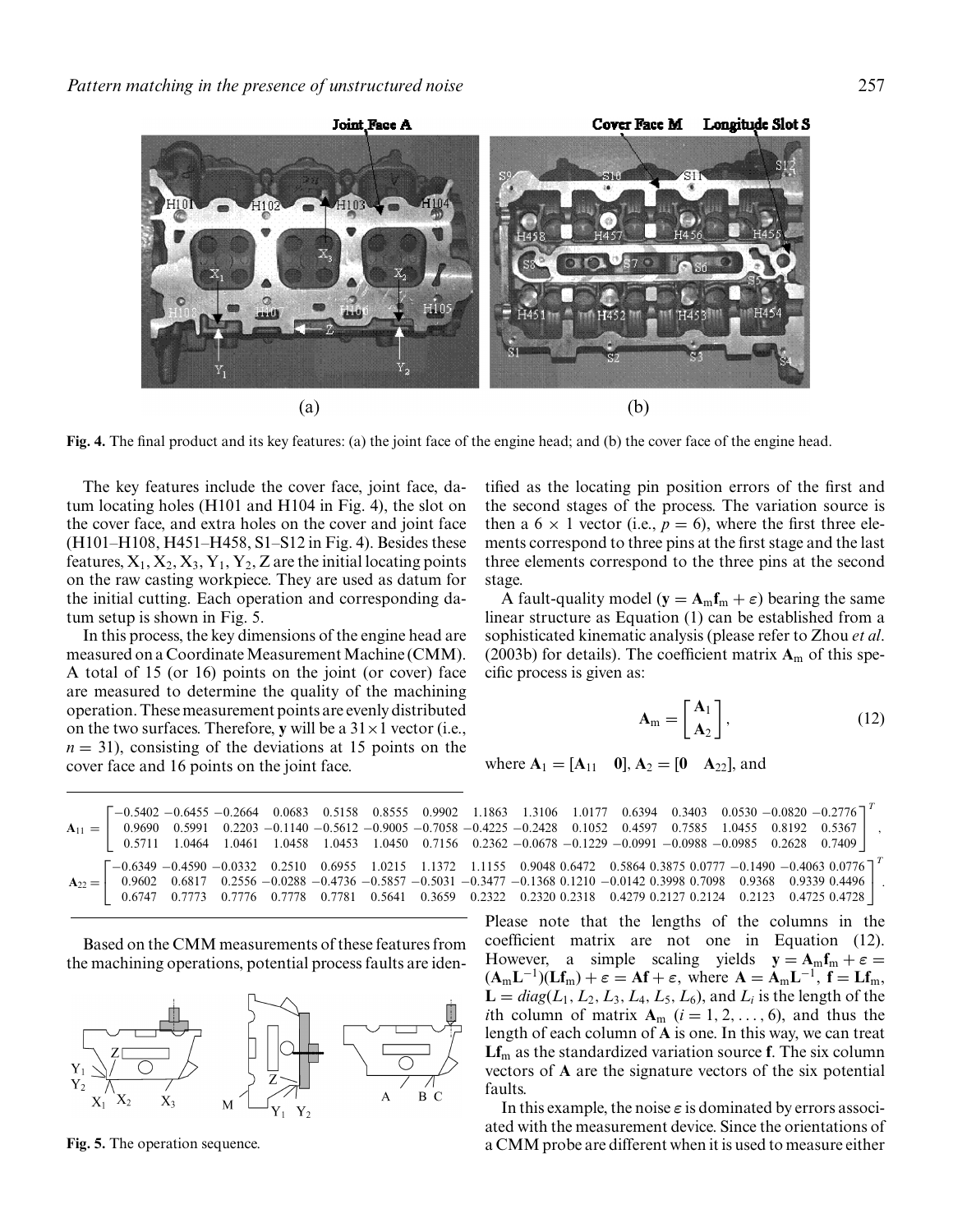the joint face or the cover face, the variances of the measurement errors are therefore different for the measurement points on these two different surfaces. Based on engineering analysis, the standard deviations of components in *ε* are between 0.008 and 0.015 mm.

Furthermore, from the design specification of our fixture system, the locating tolerance is around 0.050 mm. If the standard deviation of components in **f**is larger than this tolerance, we deem that the corresponding fault occurs. Next we will perform root-cause identification using the pattern matching technique based on this fault-quality model and the CMM measurements.

# **3.2.** *Pattern matching for root-cause identification in the machining process*

## 3.2.1. *Comparison of the developed technique and previously available techniques*

Given that the standard deviations of the components in *ε* are between 0.008 and 0.015 mm, we randomly generate a positive-definite matrix with diagonal elements falling in the range from  $64 - 225 \times 10^{-6}$  mm<sup>2</sup>. Then, we use this matrix as the noise covariance matrix, where the largest and smallest eigenvalues,  $\lambda_{\text{max}}(\Sigma_{\varepsilon})$  and  $\lambda_{\text{min}}(\Sigma_{\varepsilon})$ , can be easily computed. We consider the situation that the third fault has occurred. The variations of **f** are specified accordingly as:

$$
\text{var } f(k) = \begin{cases} c_1 \text{ mm}^2, & k = 3, \\ c_2 \text{ mm}^2, & k \neq 3, \end{cases}
$$

where  $c_1$  is larger than 2.5  $\times$  10<sup>-3</sup>, the square of the locating tolerance, and  $c_2$  is smaller than this value. The theoretical chi-square critical value of Equation (8) is  $\chi_{30}^2(0.01)$  = 50.892 and  $\chi_{30}^2(0.05) = 43.773$  at significance levels of 0.01 and 0.05, respectively.

First, we would like to compare the misidentification rates of the proposed method with two prior methods developed by Ding *et al*. (2002a) and Rong *et al*. (2000) respectively. The former method considers the perturbation of unstructured noises but not the sampling uncertainty, whereas the latter considers sampling uncertainty in the absence of unstructured noises.

We conducted 1000 replicates of the fault identification using the aforementioned three procedures for a set of combinations of sample size *N* and perturbation angle  $\gamma_c$ . Table 1 lists the resulting means and standard deviations of the misidentification rates for different procedures at a 1% significance level. The misidentification rates are defined as the rate of the number of misidentification cases over the total number of tests (i.e., 1000 replications). We denote by *e*1, *e*2, and *e*<sup>3</sup> the misidentification rate obtained using the procedure of Ding *et al*. (2002a), Rong *et al*. (2000), and by this current paper, respectively. The mean and standard deviation values of the misidentification rate are calculated based on 40 iterations.

From the table we can observe the following.

1. The procedure of Ding *et al*. (2002a) results in very high misidentification rates when the sample size is small. For instance, the mean of  $e_1$  is nearly 100% for a sample size as high as  $N = 1000$  when  $\gamma_c < 2.42^\circ$ . The misidentification rate  $e_1$  depends on the value of  $\gamma_c$ ; given the same sample size, the larger the  $\gamma_c$ , the smaller the  $e_1$ . This is understandable because  $\gamma_c$  provides a worst-case boundary and a larger  $\gamma_c$  can help in offsetting disturbances from sampling uncertainty. When a smaller sample size is used such as  $N = 50$ , using the procedure of Ding *et al*. (2002a) we will still have a large misidentification rate even for a  $\gamma_c$  as large as 15.62°. Too large a  $\gamma_c$  is not preferable because it will allow the worst-case boundaries for different faults to overlap. On the other hand, if we have a large *N* (say  $N = 1000$ ), the misidentification

**Table 1.** Misidentification rates of the three pattern matching methods

|                  |                  | $\gamma_c$ (degrees) |                              |                  |                      |                  |                      |                |                              |                |                              |                |                    |  |  |
|------------------|------------------|----------------------|------------------------------|------------------|----------------------|------------------|----------------------|----------------|------------------------------|----------------|------------------------------|----------------|--------------------|--|--|
| $\boldsymbol{N}$ |                  | $\theta$             |                              | 0.91             |                      | 2.42             |                      | 4.06           |                              | 9.94           |                              | 15.62          |                    |  |  |
|                  | $\boldsymbol{E}$ | Mean<br>'%)          | $\mathcal{S}td.$ )<br>$(\%)$ | Mean<br>$( \% )$ | $Std.$ )<br>$( \% )$ | Mean<br>$( \% )$ | $Std.$ )<br>$( \% )$ | Mean<br>$(\%)$ | $\mathcal{S}td.$ )<br>$(\%)$ | Mean<br>$(\%)$ | $\mathcal{S}td.$ )<br>$(\%)$ | Mean<br>$(\%)$ | $Std.$ )<br>$(\%)$ |  |  |
| 50               | e <sub>1</sub>   | 100                  | (0.000)                      | 100              | (0.000)              | 100              | (0.000)              | 96.49          | (0.555)                      | 66.81          | (1.549)                      | 45.67          | (1.917)            |  |  |
|                  | e <sub>2</sub>   | 86.07                | (0.976)                      | 86.09            | (0.768)              | 86.31            | (0.907)              | 86.16          | (0.819)                      | 87.65          | (0.788)                      | 88.73          | (0.764)            |  |  |
|                  | $e_3$            | 81.43                | (1.084)                      | 33.64            | (1.538)              | 10.02            | (1.002)              | 0.46           | (0.182)                      | 0.03           | (0.051)                      | 0.01           | (0.022)            |  |  |
| 100              | e <sub>1</sub>   | 100                  | (0.000)                      | 100              | (0.000)              | 99.95            | (0.082)              | 76.19          | (1.618)                      | 29.66          | (1.476)                      | 14.87          | (1.121)            |  |  |
|                  | e <sub>2</sub>   | 29.49                | (1.633)                      | 29.31            | (1.617)              | 29.86            | (1.522)              | 31.14          | (1.477)                      | 34.53          | (1.562)                      | 37.41          | (1.662)            |  |  |
|                  | $e_3$            | 22.15                | (1.383)                      | 1.07             | (0.375)              | 0.17             | (0.114)              | 0.00           | (0.016)                      | 0.00           | (0.000)                      | 0.00           | (0.000)            |  |  |
| 400              | e <sub>1</sub>   | 100                  | (0.000)                      | 99.89            | (0.125)              | 69.92            | (1.714)              | 7.19           | (0.693)                      | 0.25           | (0.181)                      | 0.03           | (0.065)            |  |  |
|                  | e <sub>2</sub>   | 3.78                 | (0.658)                      | 3.88             | (0.637)              | 3.91             | (0.615)              | 6.07           | (0.734)                      | 10.42          | (0.952)                      | 14.26          | (1.180)            |  |  |
|                  | e <sub>3</sub>   | 2.67                 | (0.590)                      | 0.01             | (0.022)              | 0.00             | (0.000)              | 0.00           | (0.000)                      | 0.00           | (0.000)                      | 0.00           | (0.000)            |  |  |
| 1000             | e <sub>1</sub>   | 100                  | (0.000)                      | 95.71            | (0.583)              | 19.54            | (1.090)              | 0.07           | (0.091)                      | 0.00           | (0.000)                      | 0.00           | (0.000)            |  |  |
|                  | e <sub>2</sub>   | 2.64                 | (0.471)                      | 2.72             | (0.533)              | 2.79             | (0.510)              | 8.01           | (0.909)                      | 21.25          | (0.982)                      | 33.19          | (1.189)            |  |  |
|                  | e <sub>3</sub>   | 1.42                 | (0.308)                      | 0.00             | (0.000)              | 0.00             | (0.000)              | 0.00           | (0.000)                      | 0.00           | (0.000)                      | 0.00           | (0.000)            |  |  |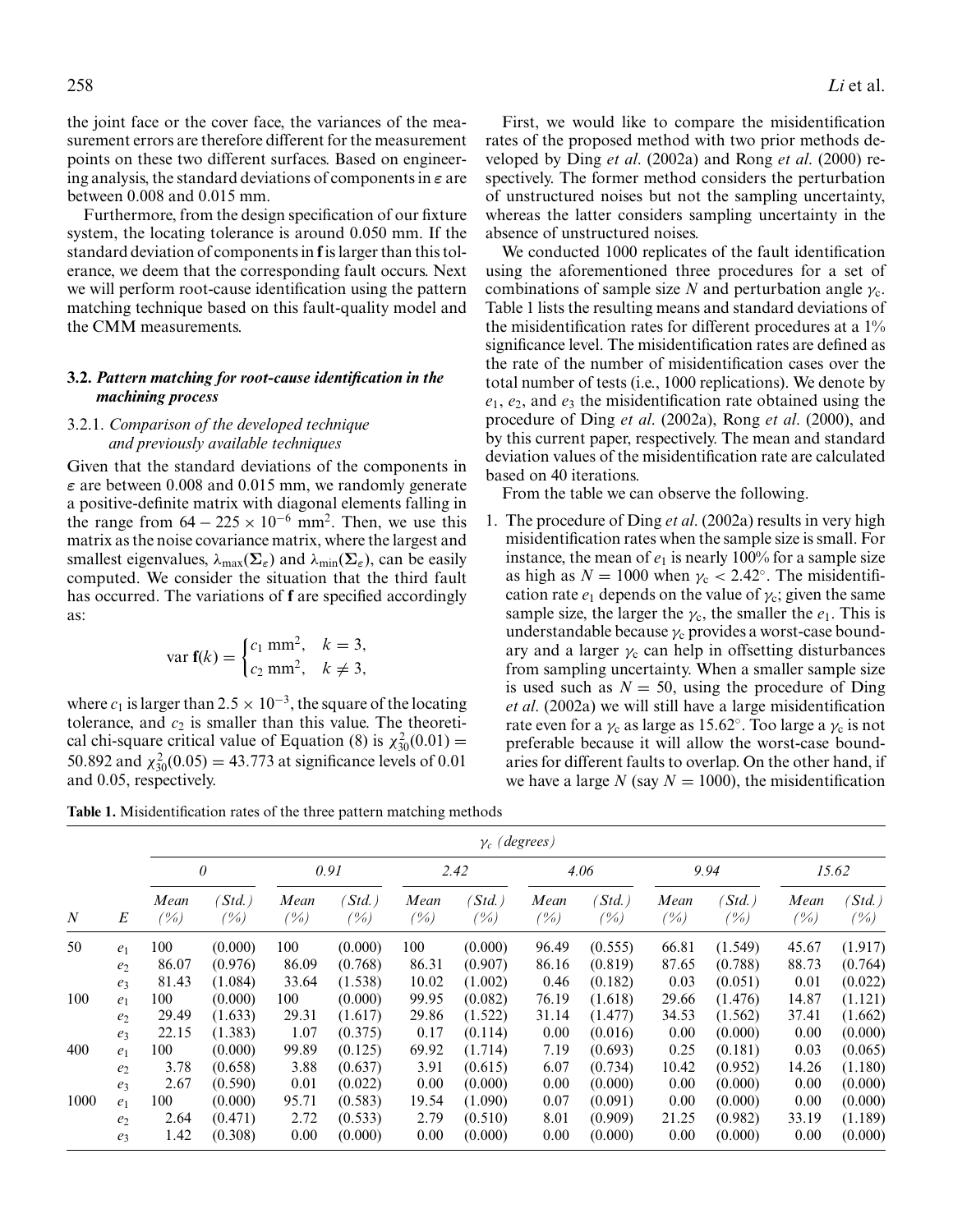rate will indeed reduce to zero provided that there is a reasonable  $\gamma_c$  size (say  $\gamma_c > 4.06^\circ$ ).

- 2. The procedure of Rong *et al*. (2000) results in a misidentification rate that increases very rapidly when  $\gamma_c$  is nonzero. This is particularly obvious for a large sample. The reason for this is that their method uses  $a_k$  instead of  $\mathbf{v}_k^{(1)}$  in the statistic  $W_k$  in Equation (8). When  $\gamma_c$  increases, the deviation of  $\mathbf{a}_k$  from  $\mathbf{v}_k^{(1)}$  tends to increase and thus make the value of  $W_k$  larger. Therefore, we will be inclined to reject the hypothesis that the *k*th fault occurs. Given the same boundary  $\gamma_c$ ,  $e_2$  has a decreasing tendency when the sample size increases.
- 3. Using the procedure proposed in this paper, the misidentification rate is always smaller than the other two methods. In fact, except for the cases where  $\gamma_c = 0$ , the proposed method will have a near-zero misidentification rate. For  $\gamma_c = 0$ , using the procedure proposed in this paper will be equivalent to using the procedure in Rong *et al.* (2000) and  $e_3$  is almost exactly the same as  $e_2$  under that condition.

We can also find that the standard deviations of the misidentification rates of our method are similar to the other two methods and decrease consistently with increasing  $\gamma_c$  and N.

Usually, a low misidentification rate is accompanied by a high false alarm rate, which is the probability of identifying a normal working condition as a faulty working condition. Since we adopt a conservative approach to find  $W_i^*$  for diagnosis, it will not be surprising if the false alarm rate of the proposed method is higher than the other two methods. In this study, we used the same example as above but change the variances of the elements of **f** to be  $c_1 = 20 \times 10^{-4}$  and  $c_2 = 2 \times 10^{-4}$ , both of which are smaller than the 2.5  $\times$ 10<sup>−</sup><sup>3</sup> tolerance level that corresponds to the case that no fault occurs. We again replicated our numerical study 1000 times and list the resulting means and standard deviations of the false alarm rates in Table 2, at a 1% significance level, where the false alarm rate  $\delta$  is defined as the number of false alarms over the total number of tests (1000 replicates). Similarly to the notation used for misidentification rate,  $\delta_1$ ,  $\delta_2$ , and  $\delta_3$  represent the fault alarm rates of the three investigated methods. As in Table 1, the mean and standard deviation values of the false alarm rates are calculated based on 40 iterations.

From this table we find that  $\delta_3$  is larger than  $\delta_1$  and  $\delta_2$ under almost all circumstances. As explained above, this is not surprising. However, the false alarm rate using our proposed procedure is not alarmingly high. When either there is an unstructured noise disturbance (say,  $\gamma_c > 4.06°$ ) or the sample size is relatively large (say,  $N > 400$ ), the false alarm rate using our method is quite comparable with the other two.

Combining the results for the misidentification rate and false alarm rate, we find that our proposed method gains significantly in identification power while giving slightly more false alarms. Overall, the proposed procedure is more robust in identifying the occurring fault and is a more preferable tool for root-cause identification.

Finally, we show the estimation of the fault magnitudes in Table 3. The fault magnitude is estimated under the following setting:  $N = 400$  and the noise covariance matrix is fixed at  $\lambda_{\text{max}}(\Sigma_{\varepsilon}) = 3 \times 10^{-4}$  and  $\lambda_{\text{min}}(\Sigma_{\varepsilon}) = 10^{-6}$ . Each time, we increase the variance level of one element in **f** to be ten times larger than the other elements in **f** so that this element becomes an outstanding fault. Then, we use Equation (11) to estimate its magnitude. This same simulation is repeated for all *p* elements in **f**. Namely, the variations of **f** are defined as follows:

$$
\text{var } \mathbf{f}(k) = \begin{cases} 2 \times 10^{-2} \text{ mm}^2 & k = i \\ 2 \times 10^{-3} \text{ mm}^2 & k \neq i \end{cases}, \quad i = 1 \dots p.
$$

**Table 2.** False alarm rates of three pattern matching methods

|                  |            | $\gamma_c$ (degrees) |                       |                |                                |                  |                              |                |                            |                 |                   |                |                 |  |  |
|------------------|------------|----------------------|-----------------------|----------------|--------------------------------|------------------|------------------------------|----------------|----------------------------|-----------------|-------------------|----------------|-----------------|--|--|
|                  |            | $\theta$             |                       | 0.91           |                                | 2.42             |                              | 4.06           |                            | 9.94            |                   | 15.62          |                 |  |  |
| $\boldsymbol{N}$ | $\delta$   | Mean<br>$(\%)$       | $\delta$ std.)<br>(%) | Mean<br>$(\%)$ | $\mathcal{S}td.$ )<br>$( \% )$ | Mean<br>$( \% )$ | $\mathcal{S}td.$ )<br>$(\%)$ | Mean<br>(%)    | $\delta$ std.)<br>$( \% )$ | Mean<br>$(\% )$ | (Std.)<br>$(\% )$ | Mean<br>$(\%)$ | $Std.$ )<br>(%) |  |  |
| 50               | $\delta_1$ | $\overline{0}$       | (0.000)               | $\overline{0}$ | (0.000)                        | $\overline{0}$   | (0.000)                      | $\overline{0}$ | (0.000)                    | 5.05            | (0.169)           | 14.83          | (0.127)         |  |  |
|                  | $\delta_2$ | 2.16                 | (0.183)               | 2.18           | (0.188)                        | 2.13             | (0.160)                      | 2.08           | (0.158)                    | 2.08            | (0.123)           | 2.02           | (0.099)         |  |  |
|                  | $\delta_3$ | 2.79                 | (0.182)               | 6.62           | (0.249)                        | 11.44            | (0.290)                      | 15.79          | (0.099)                    | 16.72           | (0.025)           | 16.85          | (0.067)         |  |  |
| 100              | $\delta_2$ | $\overline{0}$       | (0.000)               | $\theta$       | (0.000)                        | $\bf{0}$         | (0.000)                      | 0.03           | (0.020)                    | 14.75           | (0.164)           | 16.66          | (0.015)         |  |  |
|                  | $\delta_2$ | 11.58                | (0.261)               | 11.66          | (0.278)                        | 11.67            | (0.311)                      | 11.77          | (0.242)                    | 11.58           | (0.270)           | 11.44          | (0.292)         |  |  |
|                  | $\delta_2$ | 12.30                | (0.246)               | 14.90          | (0.172)                        | 16.53            | (0.036)                      | 16.66          | (0.014)                    | 16.67           | (0.000)           | 16.67          | (0.000)         |  |  |
| 400              | $\delta_2$ | $\overline{0}$       | (0.000)               | $\overline{0}$ | (0.000)                        | 0.17             | (0.052)                      | 10.77          | (0.237)                    | 16.67           | (0.000)           | 16.67          | (0.000)         |  |  |
|                  | $\delta_2$ | 16.04                | (0.097)               | 16.02          | (0.068)                        | 16.00            | (0.064)                      | 16.00          | (0.076)                    | 15.89           | (0.096)           | 15.74          | (0.130)         |  |  |
|                  | $\delta_2$ | 16.29                | (0.070)               | 16.66          | (0.006)                        | 16.67            | (0.000)                      | 16.67          | (0.000)                    | 16.67           | (0.000)           | 16.67          | (0.000)         |  |  |
| 1000             | $\delta_2$ | $\theta$             | (0.000)               | $\overline{0}$ | (0.000)                        | 7.98             | (0.267)                      | 16.56          | (0.036)                    | 16.67           | (0.000)           | 16.67          | (0.000)         |  |  |
|                  | $\delta_2$ | 16.25                | (0.078)               | 16.26          | (0.088)                        | 16.25            | (0.070)                      | 16.22          | (0.062)                    | 15.91           | (0.092)           | 15.56          | (0.146)         |  |  |
|                  | $\delta_2$ | 16.39                | (0.068)               | 16.67          | (0.000)                        | 16.67            | (0.000)                      | 16.67          | (0.000)                    | 16.67           | (0.000)           | 16.67          | (0.000)         |  |  |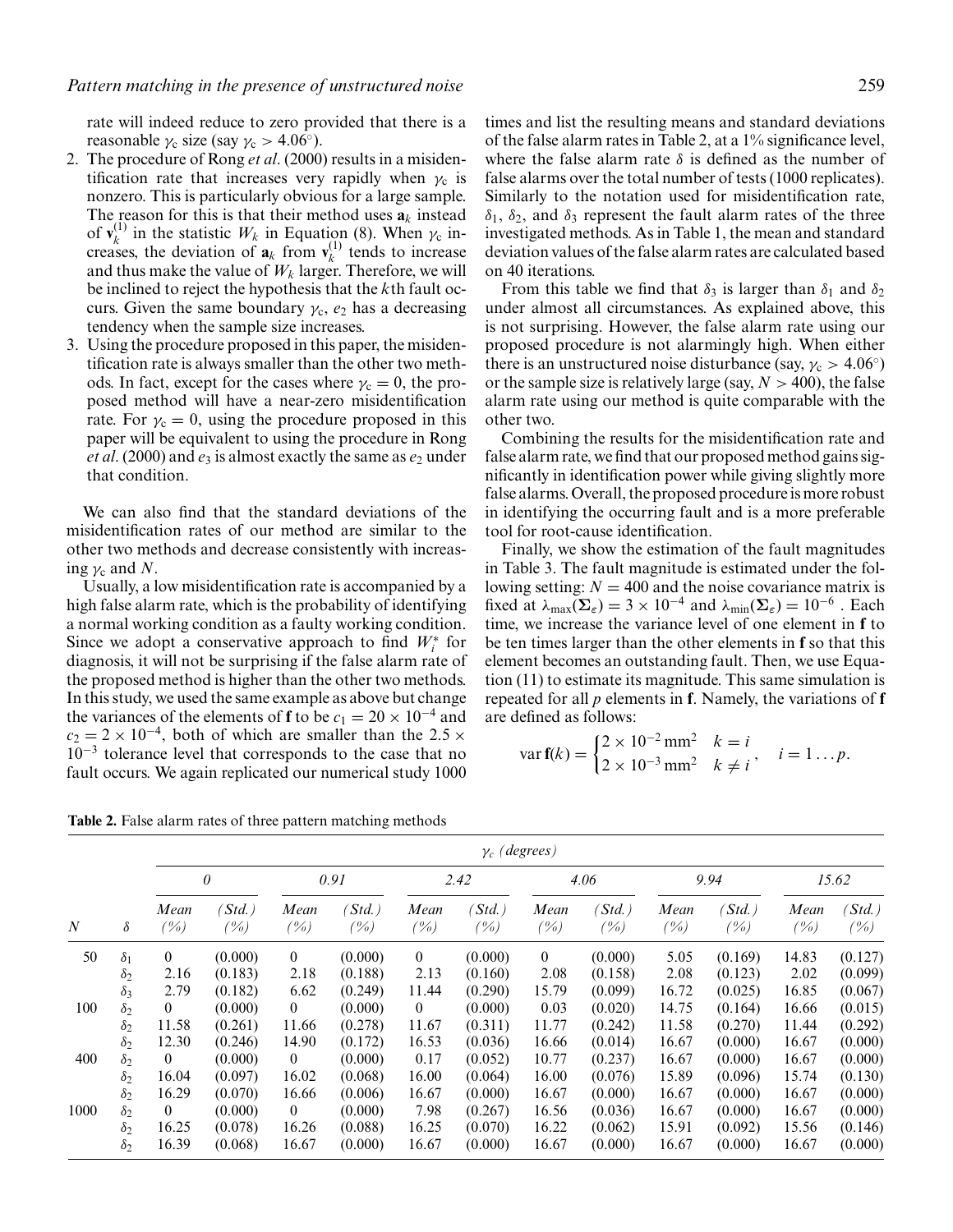**Table 3.** The estimated values of the fault magnitudes  $(x10^{-2}$  mm<sup>2</sup>)

|                                               | <i>Occurring fault</i> |               |  |  |  |  |  |  |  |  |  |  |
|-----------------------------------------------|------------------------|---------------|--|--|--|--|--|--|--|--|--|--|
|                                               |                        | $\sim$ $\sim$ |  |  |  |  |  |  |  |  |  |  |
| Magnitude 2.035 2.055 1.995 2.075 2.075 2.015 |                        |               |  |  |  |  |  |  |  |  |  |  |

From Table 3, one can see that the estimated magnitudes for all *p* faults are very close to the true value, which is  $2 \times 10^{-2}$  mm<sup>2</sup>.

# 3.2.2. The impact of fault magnitude on  $W_k^*$

In this subsection, we keep the noise covariance matrix the same as in section 3.2.1, but test three different fault magnitudes in order to illustrate its impact on  $W_k^*$ . In all cases, we assume that only the third fault occurs. The three cases are: (i) var **f**(3) = 5 × 10<sup>−</sup><sup>3</sup> mm2 ; (ii) var **f**(3) = 1 × 10<sup>−</sup><sup>2</sup> mm2; and (iii) var  $f(3) = 2 \times 10^{-2}$  mm<sup>2</sup>. The variances of the other components in **f** remain at  $2 \times 10^{-3}$  mm<sup>2</sup>.

The  $W_k^*$  values were replicated 1000 times for each case. The  $W_k^*$  listed in the following tables are the 95th and 99th percentile values of the *W*<sup>∗</sup> *<sup>k</sup>* values obtained from all replicates. The sample size *N* was chosen to be 50, 100, 400, or 1000. When the fault magnitude changes, the worst-case boundary  $\gamma_c$  will change accordingly. The overall results are listed in Table 4, where a zero  $W_k^*$  means that the fault symptom vectors always fall inside the corresponding cones for all replicated tests. The values smaller than the corresponding thresholds are marked in bold in the table.

Apparently, when the fault magnitude gets larger, the  $\gamma_c$ due to the perturbation of unstructured noise will decrease. For a given sample size, as the fault magnitude increases, the  $W_k^*$  values associated with a non-faulty variable (i.e.,  $k \neq 3$ )

increase very fast, whereas the  $W_3^*$  values are smaller than the corresponding thresholds and change in a small range.

When the sample size increases, our method is more effective in fault identification, just as expected. Given the same variation of **f**(3), when the sample size increases, the value of  $W^*_3$  decreases sharply, while other  $W^*_k(k \neq 3)$  values will actually increase, which makes the fault identification easier.

When the sample size is relatively small as compared to the dimension of the measurement  $(n = 31)$  and the fault magnitude is not significantly greater than other elements in **f**, the fault identification could be more difficult. For instance, when the fault magnitude is  $5 \times 10^{-3}$  mm<sup>2</sup> and  $N = 50$  (the first row of the case 1 data for the 99th percentile in Table 4), not only  $W_3^*$  but also  $W_5^*$  is smaller than  $\chi_{30}^2(0.01)$ . As a result, we are not able to specifically determine which fault occurred or if both of them did. The phenomenon is more apparent when we use the 95th percentile value of  $W_k^*$  (see the first row of the case 1 data for the 95th percentile in Table 4). In order to ensure the effectiveness of the proposed method, the sample size should be large enough. For our case, the proposed method will achieve a satisfactory result when the sample size is larger than 100. When the sample size is 50, the proposed method can identify a fault of a relatively large magnitude, say, when var **f**(3) is greater than  $1 \times 10^{-2}$  mm<sup>2</sup>.

# 3.2.3. The impact of noise magnitude on  $W_k^*$

This subsection discusses the impact of different noise variances on  $W_k^*$ . The variation of **f** is specified as,

$$
\text{var } \mathbf{f}(k) = \begin{cases} 2 \times 10^{-2} \text{ mm}^2 & k = 3, \\ 2 \times 10^{-3} \text{ mm}^2 & k \neq 3. \end{cases}
$$

|                  |                                   |         |          | 95th percentile |         | 99th percentile |         |         |              |         |         |         |
|------------------|-----------------------------------|---------|----------|-----------------|---------|-----------------|---------|---------|--------------|---------|---------|---------|
| $\boldsymbol{N}$ | $W_I^*$                           | $W_2^*$ | $W_3^*$  | $W_4^*$         | $W_5^*$ | $W^*_6$         | $W_I^*$ | $W_2^*$ | $W_3^*$      | $W_4^*$ | $W_5^*$ | $W^*_6$ |
|                  | Case 1 $\gamma_c = 37.41^{\circ}$ |         |          |                 |         |                 |         |         |              |         |         |         |
| 50               | 41.91                             | 42.58   | 3.54     | 34.41           | 34.42   | 47.00           | 58.25   | 66.64   | 6.12         | 51.37   | 49.48   | 72.09   |
| 100              | 62.40                             | 56.38   | 1.35     | 47.68           | 46.62   | 66.53           | 87.33   | 70.92   | 1.52         | 68.38   | 72.43   | 87.28   |
| 400              | 146.26                            | 141.93  | 0        | 115.49          | 114.47  | 190.83          | 293.78  | 291.33  | $\mathbf{0}$ | 248.81  | 240.13  | 425.06  |
| 1000             | 293.78                            | 291.33  | $\bf{0}$ | 248.81          | 240.13  | 425.06          | 343.71  | 323.35  | $\bf{0}$     | 292.72  | 277.52  | 472.26  |
|                  | Case 2 $\gamma_c = 9.94^\circ$    |         |          |                 |         |                 |         |         |              |         |         |         |
| 50               | 275.34                            | 261.97  | 2.90     | 202.83          | 212.02  | 252.1           | 357.65  | 337.71  | 5.19         | 260.72  | 298.77  | 335.63  |
| 100              | 1229.6                            | 1208.8  | 1.01     | 930.15          | 895.8   | 1147.1          | 528.92  | 492.62  | 3.53         | 413.45  | 416.59  | 506.08  |
| 400              | 1390.9                            | 1393.9  | 1.01     | 1066.4          | 1018    | 1272.4          | 1390.9  | 1393.9  | 1.01         | 1066.4  | 1018    | 1272.4  |
| 1000             | 2846.5                            | 2724.2  | $\bf{0}$ | 2049            | 2048.1  | 2587.1          | 3186.1  | 3034    | $\bf{0}$     | 2317.4  | 2228.6  | 2727.6  |
|                  | Case $3 \gamma_c = 4.06^\circ$    |         |          |                 |         |                 |         |         |              |         |         |         |
| 50               | 633.65                            | 613.83  | 5.26     | 522.64          | 504.61  | 610.01          | 810.32  | 845.16  | 8.80         | 668.17  | 639.75  | 742.43  |
| 100              | 1027                              | 994.36  | 2.81     | 837.69          | 808.04  | 983.02          | 1275.3  | 1247.4  | 4.87         | 959.23  | 978.96  | 1152.6  |
| 400              | 3392.6                            | 3221.2  | 1.27     | 2578.3          | 2540.1  | 3065.7          | 3797.3  | 3553.8  | 3.22         | 2947    | 2834.9  | 3255.7  |
| 1000             | 7868.3                            | 7641.6  | 0.17     | 6005.9          | 5924.2  | 7063.1          | 8392.9  | 8335    | 0.17         | 6553    | 6433.2  | 7426.9  |

**Table 4.** The  $W_k^*$  values for the three studied cases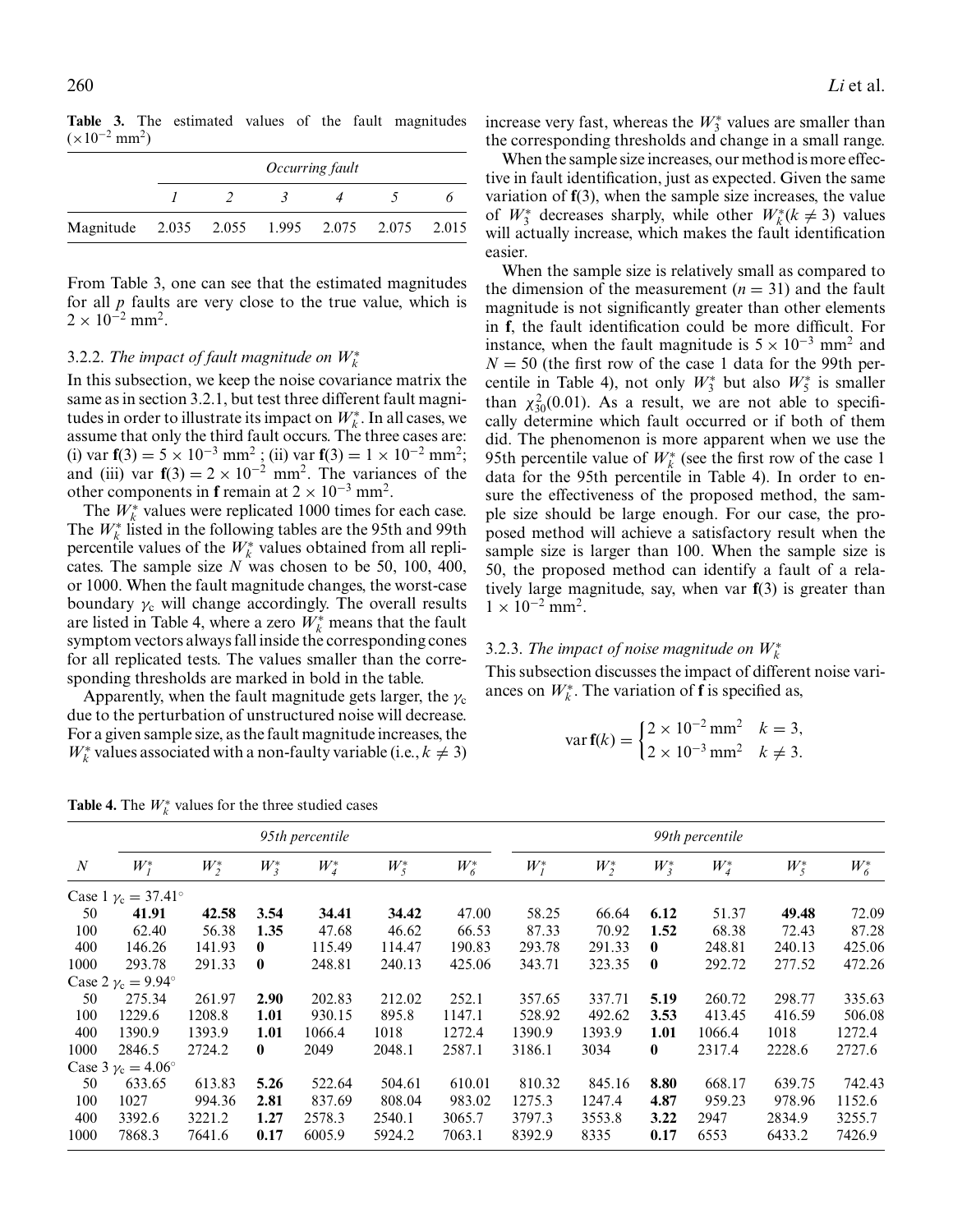We still assume that the third fault occurs, the same as in the previous sections. Four cases are considered corresponding to different noise covariance structures and the largest and the smallest eigenvalues associated with each case are: (i)  $\lambda_{\text{max}}(\Sigma_{\varepsilon}) = 9 \times 10^{-5}$  and  $\lambda_{\text{min}}(\Sigma_{\varepsilon}) = 6 \times 10^{-5}$ ; (ii)  $\lambda_{\text{max}}(\Sigma_{\varepsilon}) = 2.4 \times 10^{-4}$  and  $\lambda_{\text{min}}(\Sigma_{\varepsilon}) = 1.6 \times 10^{-4}$ ; (iii)  $\lambda_{\text{max}}(\Sigma_{\varepsilon}) = 3 \times 10^{-4}$  and  $\lambda_{\text{min}}(\Sigma_{\varepsilon}) = 10^{-6}$ ; and (iv)  $\lambda_{\max}(\Sigma_{\varepsilon}) = 4 \times 10^{-4}$  and  $\lambda_{\min}(\Sigma_{\varepsilon}) = 1 \times 10^{-7}$ . The  $W_k^*$ values were calculated for  $N = 50, 100, 400,$  and  $1000$ , respectively. The overall results are listed in Table 5. Again, the values smaller than the corresponding thresholds are marked in bold in the table. We only show the 99th percentile values in this table because the 95th percentile values have the same characteristics when the angle  $\gamma_c$  is not large (in Table 5,  $\gamma_c$  ranges from 0.91 $\degree$  to 5.42 $\degree$ ).

Comparing cases (i) and (ii) where the  $\lambda_{\text{max}}(\Sigma_{\varepsilon})/\lambda_{\text{min}}(\Sigma_{\varepsilon})$ ratios are the same, we find that the perturbation boundary  $\gamma_c$  will increase from 0.91 $\degree$  in case (i) to 2.42 $\degree$  in case (ii) when the ratio of  $\lambda_{\mathbf{f},i}/\lambda_{\max}(\Sigma_{\varepsilon})$  decreases from 188.3 in case (i) to 70.6 in case (ii). This effect is similar to the situation that a fault magnitude decreases while the noise magnitude is kept the same. When  $\gamma_c$  increases, meaning the optimization range will be accordingly enlarged,  $W_k^*$  will decrease. Moreover, when the sample size increases,  $\hat{W}_3^*$  will decrease but the other  $W_k^*(i \neq 3)$  values will increase. This result indicates that a larger ratio of  $\lambda_{\mathbf{f},i}/\lambda_{\max}(\mathbf{\Sigma}_{\varepsilon})$  or a larger sample size will make the fault identification easier.

Comparing cases (iii) and (iv), where the ratio of  $\lambda_{\text{max}}(\Sigma_{\varepsilon})/\lambda_{\text{min}}(\Sigma_{\varepsilon})$  are made significantly different (300 in case (iii) compared to 4000 in case (iv)), we find that an increasing  $\lambda_{\text{max}}(\Sigma_{\varepsilon})/\lambda_{\text{min}}(\Sigma_{\varepsilon})$  will enlarge the perturbation

**Table 5.** The  $W_k^*$  values for the four studied cases

| $\boldsymbol{N}$ | $W_I^*$                        | $W_2^*$ |        | $W^*_4$ | $W_5^*$ | $W^*_6$ |
|------------------|--------------------------------|---------|--------|---------|---------|---------|
|                  | Case 1 $\gamma_c = 0.91^\circ$ |         |        |         |         |         |
| 50               | 887.92                         | 832.09  | 13.619 | 702.69  | 687.22  | 813.77  |
| 100              | 1215.2                         | 1322    | 12.012 | 1033.3  | 982.78  | 1127.5  |
| 400              | 3859.8                         | 3803.6  | 10.777 | 3045.6  | 3176.9  | 3449.1  |
| 1000             | 8612.6                         | 8625.4  | 8.5097 | 7219.2  | 7491.1  | 7814.9  |
|                  | Case 2 $v_c = 2.42^\circ$      |         |        |         |         |         |
| 50               | 821.4                          | 739.83  | 18.294 | 607.47  | 662.58  | 697.24  |
| 100              | 1192.7                         | 1113.1  | 10.858 | 939.06  | 982.8   | 1099.8  |
| 400              | 3406.8                         | 3471.7  | 5.8144 | 2818.8  | 2803.8  | 3236.4  |
| 1000             | 7907.2                         | 7752.8  | 3.5624 | 6299.9  | 6282.9  | 7241.9  |
|                  | Case 3 $v_c = 4.06^\circ$      |         |        |         |         |         |
| 50               | 810.32                         | 845.16  | 8.8074 | 668.17  | 639.75  | 742.43  |
| 100              | 1275.3                         | 1247.4  | 4.8704 | 959.23  | 978.96  | 1152.6  |
| 400              | 3797.3                         | 3553.8  | 3.2185 | 2947    | 2834.9  | 3255.7  |
| 1000             | 8392.9                         | 8335    | 0.1719 | 6553    | 6433.2  | 7426.9  |
|                  | Case 4 $v_c = 5.42^\circ$      |         |        |         |         |         |
| 50               | 834.96                         | 737.71  | 6.1689 | 684.41  | 673.56  | 673.56  |
| 100              | 1203.8                         | 1204.9  | 3.6969 | 979.99  | 986.79  | 1093    |
| 400              | 3598.9                         | 3405.1  | 0.0477 | 2880.9  | 2921.6  | 3199.9  |
| 1000             | 8040.7                         | 7823.3  | 0      | 6569.7  | 6508.8  | 7173.8  |

boundary  $\gamma_c$  (4.06° in case (i) compared to 5.42° in case (ii)). Accordingly,  $W_3^*$  will decrease for a given sample size and the probability to identify a fault using our method becomes higher. As always, a larger sample size will lead us to a better result.

## **4. Conclusions**

The pattern matching technique is one of the two most widely used approaches for root-cause identification. It has a several apparent advantages including: (i) there is a clear geometric explanation of fault signatures or fault patterns; (ii) the results can thus be easily visualized and physicaly interpretated; and (iii) it is intuitive and easy for practitioners to implement and execute. We have developed a procedure to make the pattern matching method more robust under the perturbations due to unstructured noise and sampling uncertainties. Case studies have been conducted to illustrate the effectiveness of this method. It is demonstrated that the identification capability using the proposed procedure is significantly improved. Also, in the case study, the impact of different noise covariance structures, fault magnitudes, and sample sizes is discussed. This method can be used for a variation source identification in manufacturing processes and will reduce product variability. One point we need to make clear here is that the technique presented in this paper is a follow-up step of fault detection, i.e., after a fault is detected, we can decide if 1-out-of-*p* known faults occurs or not by using the presented technique. Fault detection itself is an interesting problem (Apley and Shi, 2001) and is not covered in this paper.

There are still some open issues worthy of future investigation. Firstly, this method is developed by assuming that one fault occurs at a time. Extension of the methodology to multiple faults cases is under investigation. A second issue concerns the fault isolation capability of the method. When the angle between two fault signature vectors (i.e., two column vectors of **A**) is small, the method may not be able to distinguish them and isolate the true fault source. The isolation condition under which all faults are uniquely identifiable is worth further study. In addition, how to identify the new fault(s) in the processes, referred to as the *novelty identification problem*, is a very interesting problem. Through investigating this problem, we can extend our knowledge on process faults and expand the fault domain that we can identify.

#### **Acknowledgements**

The authors gratefully acknowledge the financial support of NSF under grants DMI-0217481, DMI-0322147, and DMI-0348150, and from the State of Texas Advanced Technology Program under grant 000512-0237-2003. The authors would like to thank the Editors and reviewers for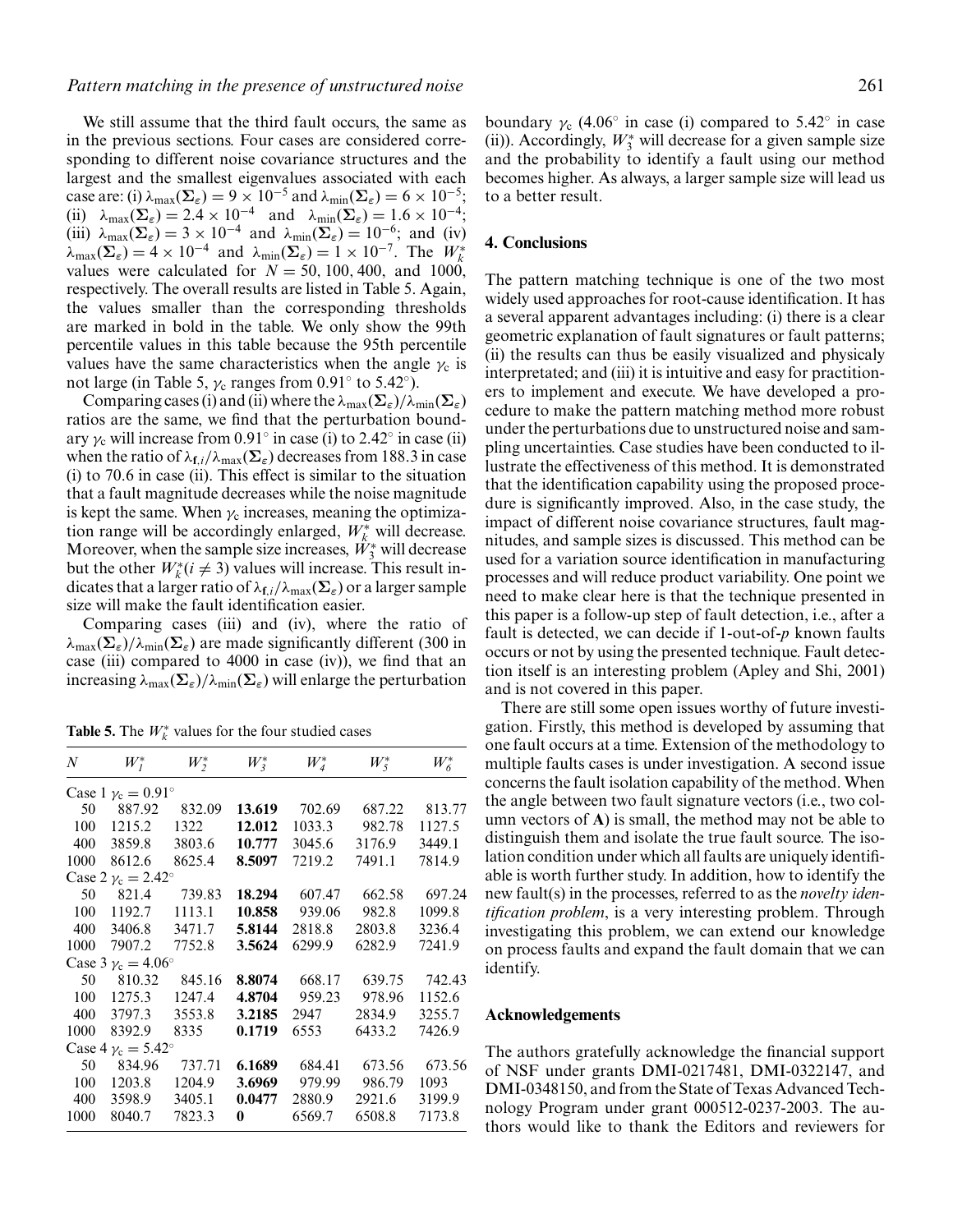their insightful comments and suggestions, which have significantly improved the paper's quality and readability.

#### **References**

- Apley, D.W. and Shi, J. (1998) Diagnosis of multiple fixture faults in panel assembly. *ASME Journal of Manufacturing Science and Engineering*, **120**, 793–801.
- Apley, D.W. and Shi, J. (2001) A factor-analysis method for diagnosing variability in multivariate manufacturing processes.*Technometrics*, **43**, 84–95.
- Ceglarek, D. and Shi, J. (1996) Fixture failure diagnosis for autobody assembly using pattern recognition. *ASME Journal of Engineering for Industry*, **188**, 55–65.
- Chang, M. and Gossard, D.C. (1998) Computational method for diagnosis of variation-related assembly problem. *International Journal of Production Research*, **36**, 2985–2995.
- Ding, Y., Ceglarek, D. and Shi, J. (2002a) Fault diagnosis of multistage manufacturing processes by using state space approach. *Transactions of the ASME. Journal of Manufacturing Science and Engineering*, **124**, 313–322.
- Ding, Y., Shi, J. and Ceglarek, D. (2002b) Diagnosability analysis of multi-station manufacturing processes. *Transactions of the ASME. Journal of Dynamic Systems, Measurement, and Control*, **124**,  $1 - 13$ .
- Ding, Y., Zhou, S. and Chen, Y. (2005) A comparison of process variation estimators for in-process dimensional measurements and control. *Transactions of the ASME. Journal of Dynamic Systems, Measurement and Control,* **127**, 69–79.
- Djurdjanovic, D. and Ni, J. (2001) Linear state space modeling of dimensional machining errors. *Transactions of NAMRI/SME*, **XXIX**, 541–548.
- Golub, G.H. and Van Loan, C.F. (1996) *Matrix Computations*, 3rd edn., The Johns Hopkins University Press, Baltimore, MD.
- Jin, J. and Shi, J. (1999) State space modeling of sheet metal assembly for dimensional control. *ASME Journal of Manufacturing Science and Engineering*, **121**, 756–762.
- Johnson, R.A. and Wichern, D.W. (1998) *Applied Multivariate Statistical Analysis*, 4th edn., Prentice-Hall, NJ.
- McCulloch, C. and Searle, S.R. (2001) *Generalized, Linear, and Mixed Models*, Wiley, New York, NY.
- Montgomery, D.C. (2005) *Introduction to Statistical Quality Control*, 5th edn., Wiley, New York, NY.
- Murihead, R. (1982) *Aspects of Multivariate Statistical Theory*, Wiley, New York, NY.
- Rong, Q., Ceglarek, D. and Shi, J. (2000) Dimensional fault diagnosis for compliant beam structure assemblies. *Transactions of the ASME. Journal of Manufacturing Science and Engineering*, **122**, 773– 780.
- Searle, S.R., Casella, G. and McCulloch, C.E. (1992) *Variance Components*, Wiley, New York, NY.
- Taha, H.A. (1992) *Operations Research, An Introduction*, 5th edn., Prentice-Hall, NJ. Jersey.
- Zhou, S., Chen, Y. and Shi, J. (2004) Root cause estimation and statistical testing for quality improvement of multistage manufacturing processes. *IEEE Transactions on Automation Science and Engineering*, **1**, 73–83.
- Zhou, S., Ding, Y., Chen, Y. and Shi, J. (2003a) Diagnosability study of multistage manufacturing process based on linear mixed-effects models. *Technometrics*, **45**, 312–325.
- Zhou, S., Huang, Q. and Shi, J. (2003b) State space modeling for dimensional monitoring of multistage machining process using differential motion vector. *IEEE Transactions on Robotics and Automation*, **19**, 296–308.

#### **Appendix**

In order to prove that  $\sin(\Delta \theta) = \text{dist}(\text{span}\{\mathbf{a}_i\}, \text{span}\{\mathbf{v}_i^{(1)}\})$ we need the concepts of orthogonal projection and the distance between two subspaces.

*Orthogonal projection:* Let  $S \subseteq R^n$  be a subspace, and  $P \in R^{n \times n}$  is the orthogonal projection onto S if range (P) =  $S, P^2 = P$ , and  $P^T = P$ . It is known that if  $v \in R^n$ , and  $\mathbf{v}^T \mathbf{v} = 1$ , then  $\mathbf{P} = \mathbf{v} \mathbf{v}^T$  is the orthogonal projection onto  $S = \text{span}\{v\}$ , where span $\{\cdot\}$  represents the subspace spanned by **v**.

*Distance between subspaces:* Suppose  $S_1$  and  $S_2$  are subspaces of  $R<sup>n</sup>$ , and they have the same dimension, then the distance between these two subspaces is dist( $S_1$ ,  $S_2$ ) =  $\|\mathbf{B}_1 - \mathbf{B}_2\|_2$ , where  $\mathbf{B}_1$ ,  $\mathbf{B}_2$  are the orthogonal projection to **S**1, **S**<sup>2</sup> respectively.

**Proof.** Given  $\|\mathbf{a}_i\|_2 = \|\mathbf{v}_i^{(1)}\|_2 = 1$ , it is obvious that  $\sin(\Delta\theta) = \sqrt{1 - \cos^2(\Delta\theta)} = \sqrt{1 - (\mathbf{a}_i^T \mathbf{v}_i^{(1)})^2}.$ 

We know  $\mathbf{a}_i \mathbf{a}_i^T$  and  $\mathbf{v}_i^{(1)} \mathbf{v}_i^{(1)T}$  are the orthogonal projections on to the subspaces span $\{a_i\}$  and span $\{v_i^{(1)}\}$  respectively, hence, dist(span{ $\mathbf{a}_i$ }, span{ $\mathbf{v}_i^{(1)}$ }) =  $\|\mathbf{a}_i\mathbf{a}_i^T - \mathbf{v}_i^{(1)}\mathbf{v}_i^{(1)}\|^T\|_2$ . Suppose that **X** and **Z** are two  $p \times p$  orthogonal matrices and  $\mathbf{a}_i \in \mathbf{X}, \mathbf{v}_i^{(1)} \in \mathbf{Z}$  so that  $\mathbf{X} = [\mathbf{a}_i, \mathbf{X}_2]$  and  $\mathbf{Z} = [\mathbf{v}_i^{(1)}, \mathbf{Z}_2]$ . Then we have that:

$$
\text{dist}\big(\text{span}\big\{\mathbf{a}_i\big\},\text{span}\big\{\mathbf{v}_i^{(1)}\big\}\big) = \big\|\mathbf{a}_i\mathbf{a}_i^T - \mathbf{v}_i^{(1)}\mathbf{v}_i^{(1)T}\big\|_2
$$
\n
$$
= \big\|\mathbf{X}\big(\mathbf{a}_i\mathbf{a}_i^T - \mathbf{v}_i^{(1)}\mathbf{v}_i^{(1)T}\big)\mathbf{Z}\big\|_2 = \big\|\begin{bmatrix} 0 & \mathbf{a}_i^T\mathbf{Z}_2 \\ -\mathbf{X}_2^T\mathbf{v}_i^{(1)} & 0 \end{bmatrix}\big\|_2.
$$

Note that vectors  $\mathbf{a}_i^T \mathbf{Z}_2$  and  $\mathbf{X}_2^T \mathbf{v}_i^{(1)}$  are parts of the orthogonal matrix:

$$
\mathbf{T} = \begin{bmatrix} \mathbf{a}_i^T \mathbf{v}_i^{(1)} & \mathbf{a}_i^T \mathbf{Z}_2 \\ \mathbf{X}_2^T \mathbf{v}_i^{(1)} & \mathbf{X}_2^T \mathbf{Z}_2 \end{bmatrix} = \begin{bmatrix} \mathbf{T}_{11} & \mathbf{T}_{12} \\ \mathbf{T}_{21} & \mathbf{T}_{22} \end{bmatrix}.
$$

Thus, we get.

$$
\begin{aligned} \|\mathbf{T}_{21}\|_{2}^{2} &= \max_{\|\mathbf{x}\|_{2}=1} \|\mathbf{T}_{21}\mathbf{x}\|_{2}^{2} = 1 - \min_{\|\mathbf{x}\|_{2}=1} \|\mathbf{T}_{11}\mathbf{x}\|_{2}^{2} \\ &= 1 - \sigma_{\min}(\mathbf{T}_{11})^{2} = 1 - \left(\mathbf{a}_{i}^{T}\mathbf{v}_{i}^{(1)}\right)^{2} .\end{aligned}
$$

Likewise, using **T**<sup>*T*</sup>, it is easy to show that  $||T_{12}||_2^2 = 1 \sigma_{\min}(\mathbf{T}_{11})^2 = 1 - (\mathbf{a}_i^T \mathbf{v}_i^{(1)})^2$ , hence  $\|\mathbf{T}_{21}\|_2^2 = \|\mathbf{T}_{12}\|_2^2 = 1 (a_i^T v_i^{(1)})^2$ . Here  $\sigma(\cdot)$  means the set of the singular values.

Since dist(span{ $\mathbf{a}_i$ }, span{ $\mathbf{v}_i^{(1)}$ }) =  $\|\mathbf{T}_{21}\|_2^2$  =  $\|\mathbf{T}_{12}\|_2^2$  =  $1 - (\mathbf{a}_i^T \mathbf{v}_i^{(1)})^2$  (refer to Theorem 2.6.1 of Golub and Van Loan (1996, p. 76),  $||{\bf T}_{21}||_2^2 = ||{\bf T}_{12}||_2^2 = 1 - ({\bf a}_i^T {\bf v}_i^{(1)})^2$  is  $\sin^2(\Delta\theta)$ .  $(\Delta \theta)$ .